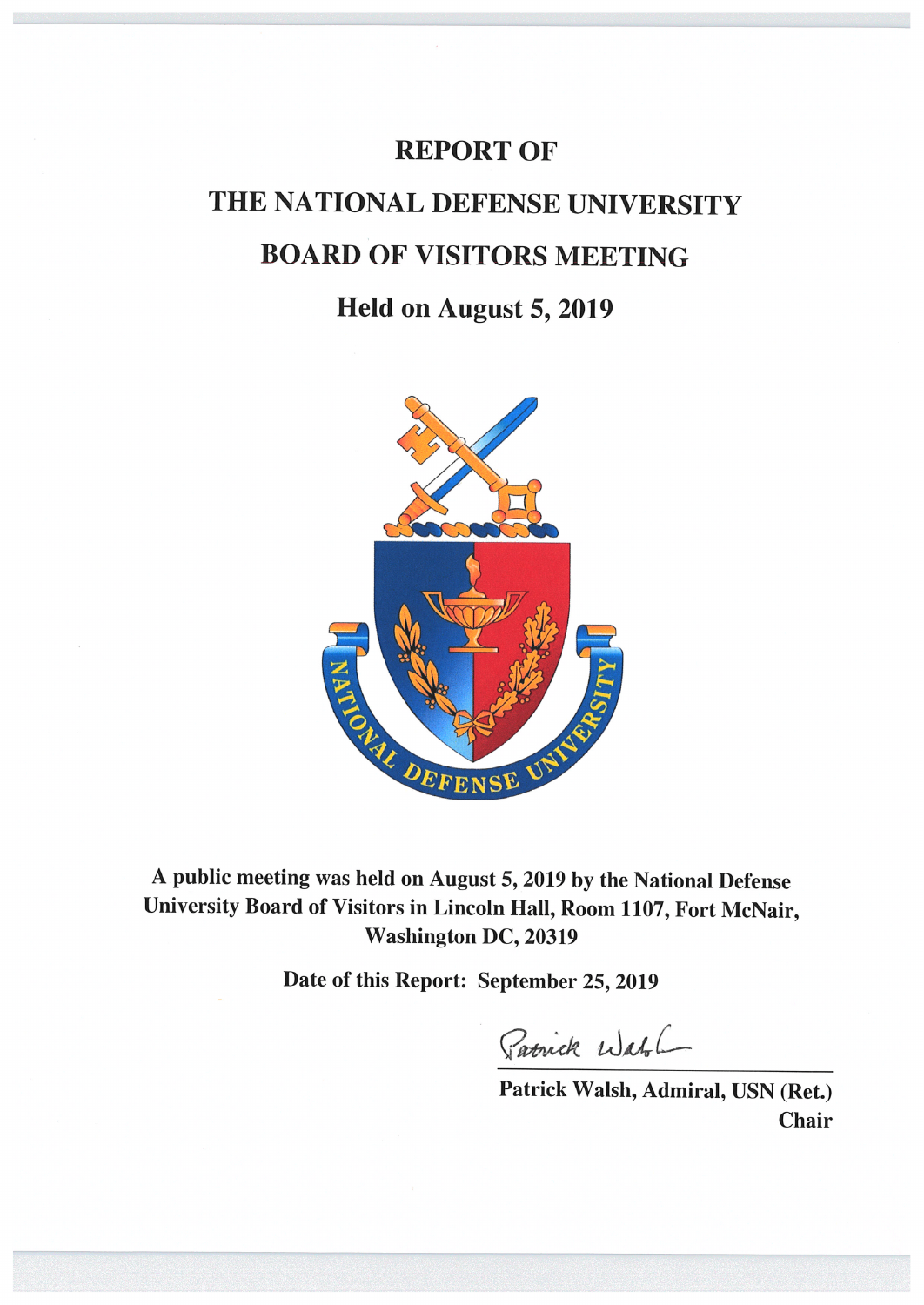

**National Defense University Board of Visitors Meeting August 5th, 2019 MINUTES**



The National Defense University Board of Visitors (NDU/BOV) met at Fort Lesley J. McNair in Washington, DC 5 August 2019. The attendance roster and agenda are attached in Appendix F and G.

# **Monday, 5 August 2019**

### **1000: Call to Order Dr. Brian Shaw, Designated Federal Officer**

**Dr. Shaw:** Thank you all. I have some prepared statements that I am required to make under the Federal Advisory Committee Act. I appreciate all the time and effort that went into today. This is also student arrival day at NDU.

Good morning. I am Brian Shaw, Deputy Provost for Academic Affairs and the Designated Federal Officer for the National Defense University Board of Visitors. I would like to welcome everyone to today's NDU BOV meeting. This meeting is open to the public until 1200 this afternoon, Monday, 5 August, 2019. This is an out-of-cycle meeting called for the specific purpose of addressing a single issue. The University appreciates the time and responsiveness of our Board members in arranging their schedules to attend and preparing for this meeting and for their forthcoming deliberations. I and the Board also wish to thank my NDU colleagues for all their efforts in preparing for this meeting, providing support and arranging the venue in the midst of our student check-in day. We appreciate everyone's consideration given the large university community present today.

As the Designated Federal Officer, I serve as a liaison between the Board and the Agency. I am also responsible for ensuring all provisions of the Federal Advisory Committee Act are met regarding the operations of the BOV. Also, in my role as Designated Federal Officer for the Board, a critical responsibility is to work with appropriate Agency officials to ensure that all appropriate ethics regulations are satisfied. In that capacity, Board members have been briefed on the provisions of the Federal Conflict of Interest Laws. In addition, each BOV participant has filed a standard government financial disclosure report. I, along with Legal Counsel for NDU have reviewed these reports to ensure all ethics requirements are met.

NDU'S Board of Visitors is chartered under the authority of the Secretary of Defense and required by Department of Education regulations. This requirement is to provide "independent advice and recommendations on the overall management and governance of NDU in achieving its mission" and to provide for "the safeguarding of freedom of inquiry." NDU's senior leaders are present to present significant issues, answer questions or to clarify information as well as to listen to the board's deliberations.

We have a full agenda and as you will note, agenda times are approximate. So, be advised that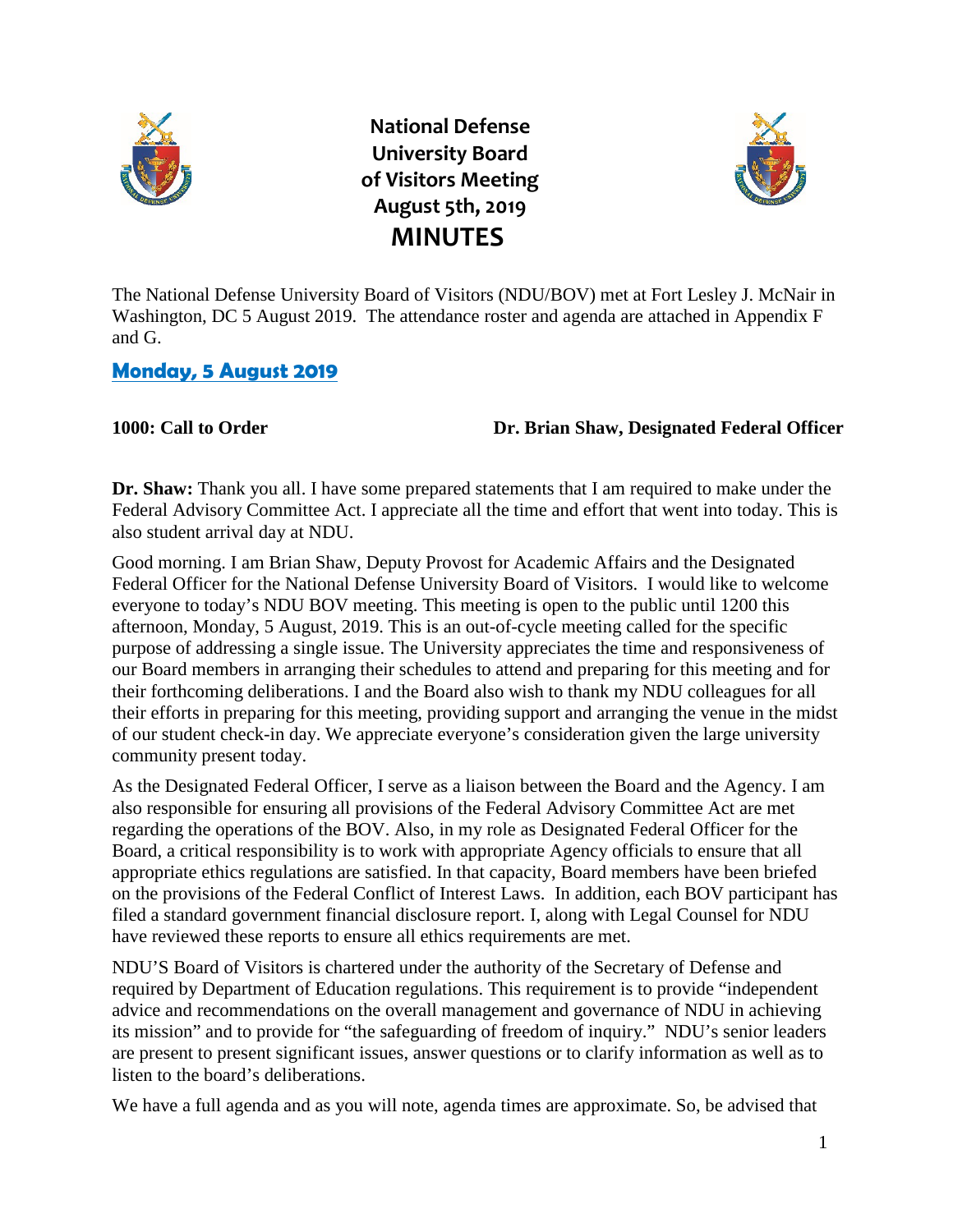we may not be able to keep to the exact times as noted, however, we strive to ensure adequate time for the University's presentations, public comments and Board's through deliberations.

Copies of all meeting materials and public comments both oral and written are, or will be available at https://www.ndu.edu/About/Board-of-Visitors/ .

As required by FACA, time has been specifically allocated for questions from the public. We scheduled a public comment period from 1130-1200 offering the public (including the NDU faculty and staff) the opportunity to provide comments about the topic being considered before the Board today. Members of the public, faculty and staff are encouraged to either make a presentation or provide written comments to the Board.

We currently have four scheduled comments and also have been provided written comments. For any public commenters that have not preregistered, please notify either myself or another member of the NDU staff if you are interested in making a comment or addressing the Board so that we may provide adequate time for your comments.

In addition, public commenters may be asked to provide clarification of their comments to assist the Board in their review. As per FACA, minutes of this meeting will be prepared. The minutes will include a description of the matters discussed and any conclusions reached by the Board.

As DFO, I prepare the minutes and ensure they are certified by the meeting Chair within 90 calendar days of this meeting. The minutes of today's meeting will be available via the NDU web site. In addition to the minutes, there will be a NDU BOV Meeting Report to the Chairman of the Joint Chiefs of Staff.

The Board will prepare this report as a response to questions posed by the University. This report will include their review and analysis of materials presented and any advice or recommendations of the BOV.

The Fall meeting is tentatively scheduled be held here, Ft. Lesley J. McNair the week of October 29-31. A notice of the exact locations, dates and times will be issued prior to the meeting in the Federal Register.

Again, I wish to thank the Board for your participation in today's meeting. And with that, Mr. Chairman, The National Defense University Board of Visitors is hereby called to order in accordance with the provisions of Public Law 92-463.

### **1000-1005: Administrative Notes Dr. Shaw, Admiral Patrick Walsh, USN (Retired) BOV Chair**

Thank you Dr. Shaw, thank you NDU community, faculty and staff for your presence and participation today. I think we have on the line we have South campus represented and Mr. Ian Solomon. I'm going to turn the meeting over to the NDU President and have you give us an opportunity to understand the vision that's before the board. I look forward to hearing the commentary from the audience and those who wish to participate.

#### **1005-1100: NDU Leadership Roles and Responsibilities VADM Frederick J. Roegge, NDU President**

Thank you ADM Walsh. Thank the BOV for their time for this out of cycle meeting. I always seek your advice and take full advantage of your views. This meeting is on a key issue of roles and responsibilities and a potential change. First a few broad updates. The mold issue in Ike hall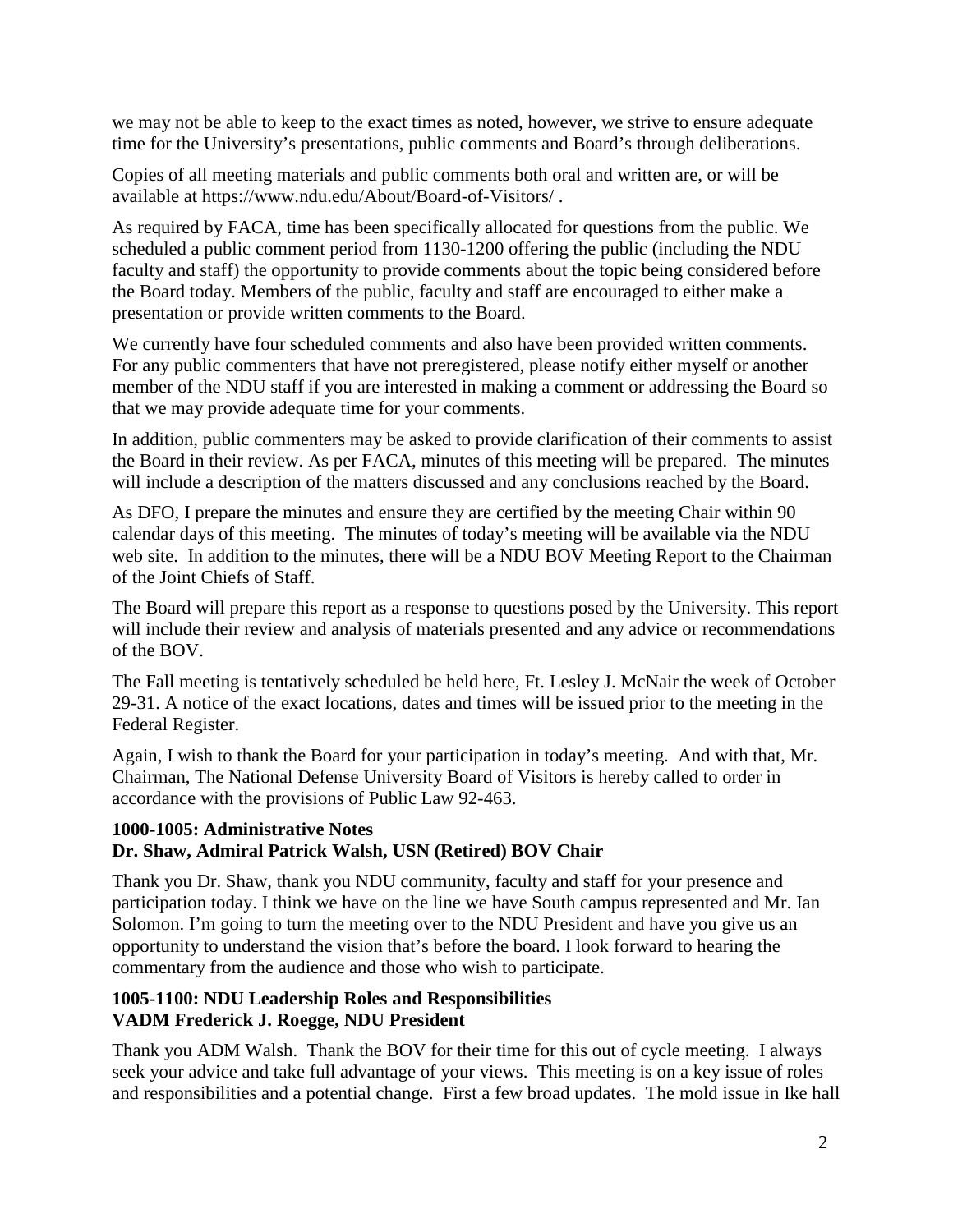appears to be accelerating with impact on life, safety and health. Recently two employees have needed medical attention so I am moving up the timeline to relocate faculty, staff and students. This is being moved up from previous scheduled this winter but needs to be moved up. This will require flexibility in moving up 4 months to safeguard health and safety of our people. I'd like to thank our team for flexibility and patience. Also since May we graduated the class of 2019 and tomorrow convenes class of 2020. [He discussed some recent personnel changes with Chancellors and Dr. Yaeger's stepping down to pursue other interests].

**ADM Walsh (Retired):** Thank you to Provost Yaeger for your commitment to this mission of the university. We will entertain comments based on the remarks of NDU-P.

**AMB Myrick (Retired)**: I appreciate your remarks and your vision and innovation to make what NDU does better. A fundamental conceptual question that I have involves my understanding that you're trying to more effectively blend the benefits of military education with the effectiveness of strategic military operations, which means that we have to understand what each part of this equation brings. I am curious to know your concept of the difference between these two leadership proposals. I recognize that they have to be blended, but how do you see military education developing as an essential element as compared to the strategic military outcomes that we are committed to achieve?

**VADM Roegge:** Let me give it a shot, and I'm open to the views of everyone on this side of the room also. I think that the value in this concept would be having a general or flag officer returning from an operational command leadership assignment provide operational relevance and currency in ways that can help us to provide strategic direction on how curriculum can or should or needs to be refreshed or updated, which is what the Joint Force requires. Of course the joint force in this context is probably too narrow. I appreciate we have partners who are foreign government, interagency participants, industry partners, etc. The opportunity for the commandant to provide what the joint warfighter requires is part of a mix of meeting those educational outcomes required by all of our stakeholders.

**Ms. Fulton:** I have a series of questions. One in the area of due diligence that has been done so far, the second in the performance of each college, and third the unique roles of each college. I'll start with stakeholders. Have you gotten feedback from any of the COCOMs on this plan?

**VADM Roegge:** No, the plan is to deliberate this internally first. This is pre-decisional.

**Ms. Fulton:** Have you gotten any feedback from the Chairman of the Joint Chiefs of Staff?

**VADM Roegge:** No, I am still competing for time to get that opportunity.

**Ms. Fulton:** My understanding is that in terms of accreditation, CIC [College of Information and Cyberspace] got a six year accreditation?

**Dr. Yaeger:** NDU is accredited by Middle States as a university, each JPME [Joint Professional Military Education] program is accredited by the J7 through the OPMEP [Officer Professional Military Education Policy]. Across the board, we're green everywhere. Everyone is at six years and the university is fully accredited.

**Ms. Fulton:** I hear you saying you're not subordinating any college, but you're putting CIC under someone. You're dual-hatting the Eisenhower Commandant and the Dean would report to that person, and the same for NWC [National War College] and CISA [College of International Security Affairs]. I don't see how that doesn't qualify as subordination. Presumably this person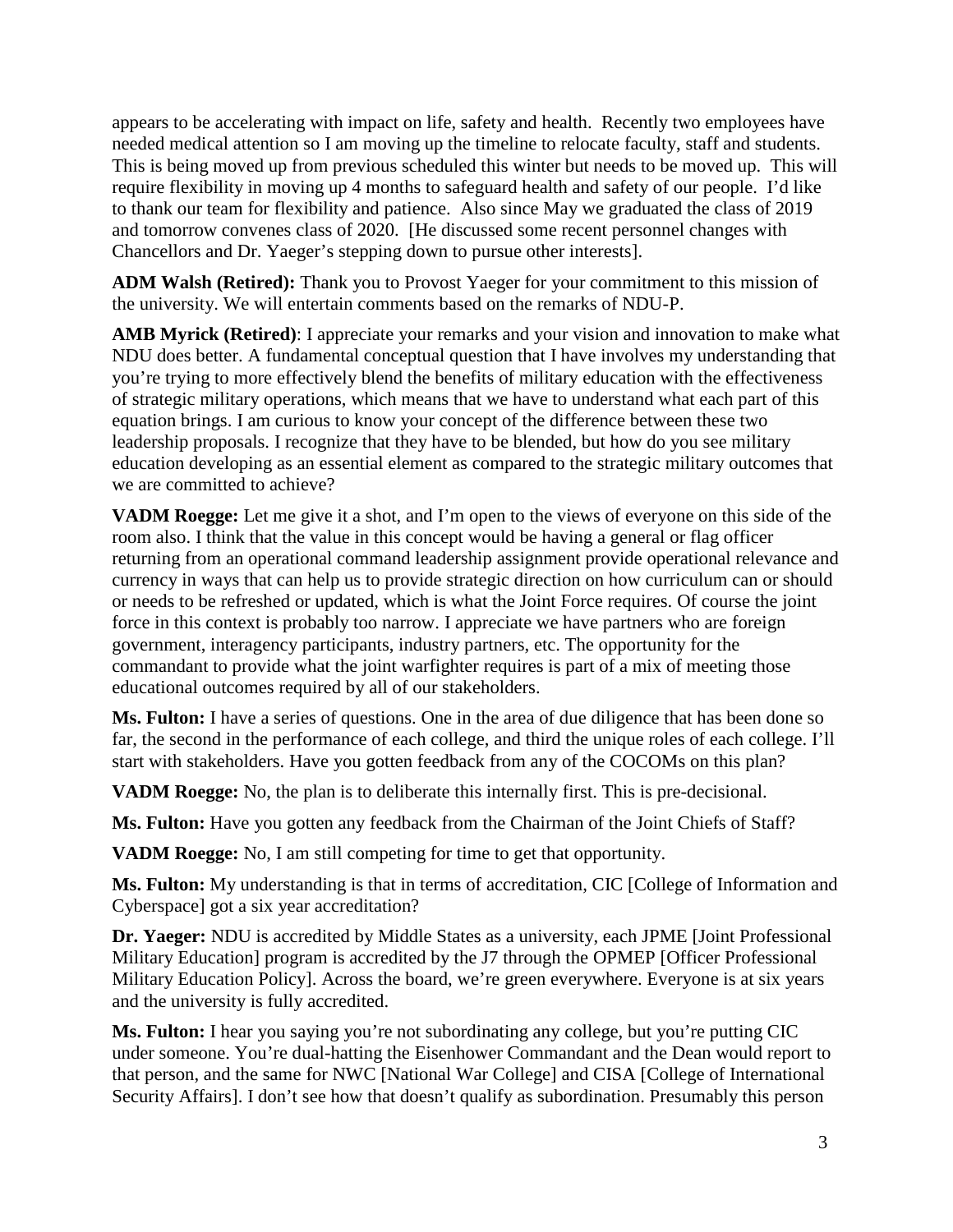would be in a command role, able to make decisions and have authority. I would love to see survey results by college. If this action proceeds, we have to understand each college's past performance and how faculty and students perceive it. What is at risk if people perceive dualhatting as subordination? We may risk a further exodus of intellectual capital.

**ADM Walsh (Retired):** It would be useful I think to describe the organizational changes ahead, a baseline.

**Dr. Logan:** Before you start that, I heard something Sue said and I appreciate her perspective very much. What I was hearing was a concern about the quality of learning: we are all concerned about that, which is part of why you've undertaken this. More than that, what I've understood from my readings and heard to this point, is that this is an organizational restructure, and not anything that should have an impact on the quality of the curriculum being taught and the outcomes of the students. I need some clarification on that.

**VADM Roegge**: Most simply, this is about taking a leader that we already have, or in this case two, and giving them additional responsibility. With the responsibility to enable and facilitate that college – all of their programs are delivering what is required and helping us to better anticipate where the curriculum needs to go in the future.

**VADM Breckenridge (Retired):** I think you're trying to affect means through existing staff. If we look at cyber as an example, where we have a curriculum that is trying to build experts returning to the field in a very rapidly changing environment. At the same time we need to do a better job of looking across the system strategically, asking what all of our graduates need in the way of cyber. Are we too stove-piped, does this help us get at the tactical and strategic levels better?

**Dr. Yaeger:** The mission statement has changed and in there is a reference to globally integrated operations. The big challenge is integration. A big part we have to work on across the university is to have students that are familiar with all domains. We're good with land, sea, air, but now we need space, information, and how they are integrated. I'm sure our sister institutions have the same challenge.

We haven't been accredited under this mission statement, it's new. The biggest weakness in our curriculum today is integration, which we need to take on.

**AMB Myrick (Retired):** Perhaps a new approach with coordination between COCOMs [Combatant Commands] and J7 could address this.

**Dr. Yaeger:** It's absolutely true we must ensure we are delivering what our stakeholders need in communication with the COCOMs.

**Ms. Fulton:** I agree, it's critical that all our students understand the needs of cyber warfare. However, Congress determined we were not meeting the needs of the force. And they created this opportunity to have folks who are experts – which means there are choices about where we utilize our non-infinite resources. Do we use them to build general understanding or strategic experts in cyber warfare? It seems to me Congress has expressed an intent. If we can make the case we're not subordinating those colleges (I'm still not convinced), it raises a serious question. We should strive to do both, but we have to make choices where those resources will go. Will the Commandants have the ability to reassign faculty between colleges?

**VADM Roegge:** Some of the work left to be done is that level of detail with those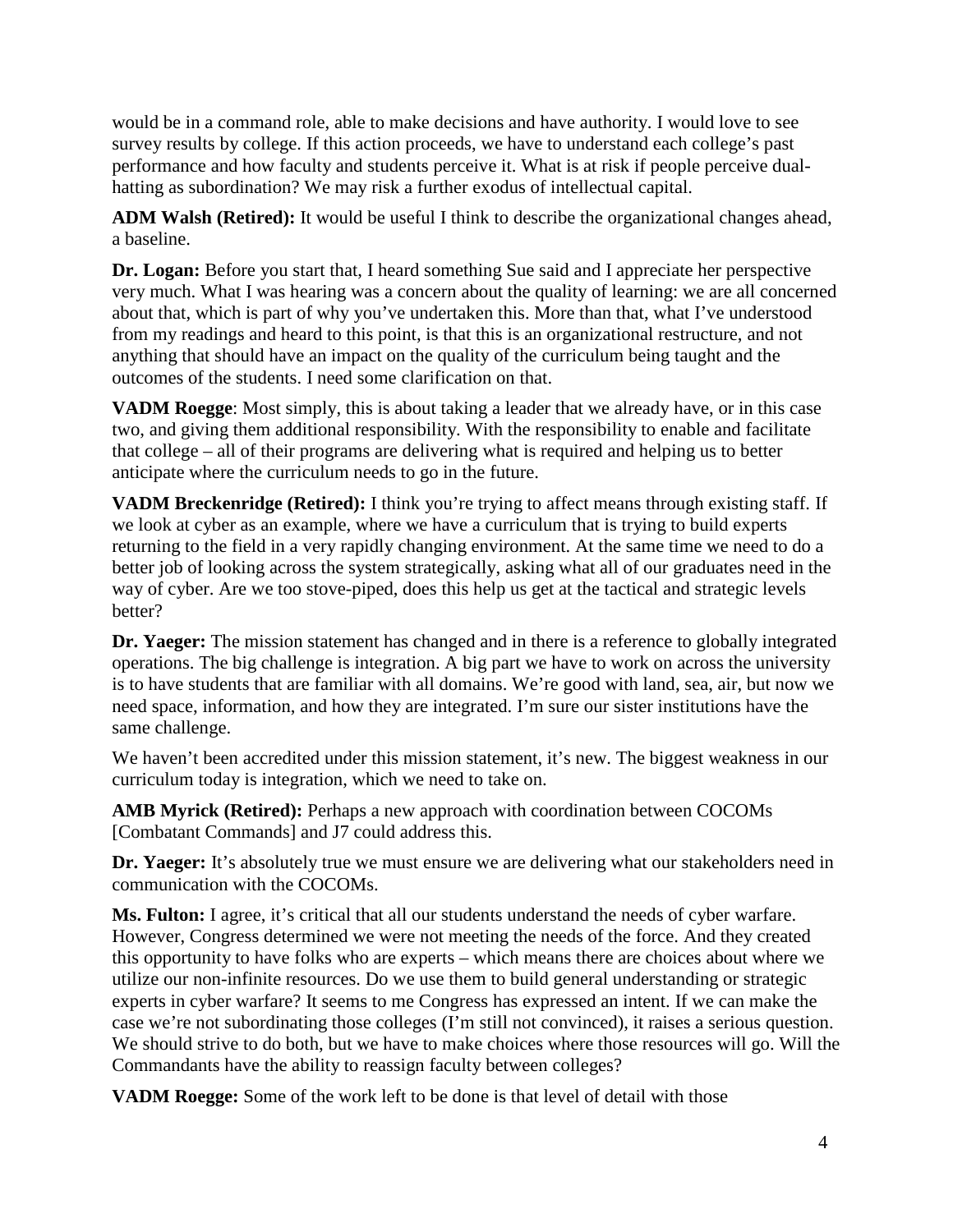responsibilities and C2 [Command and Control] relationships. My original concept had changes to C2 and reporting relationships, but based on feedback, I am no longer convinced I have the right answer. Much work is left to be done to put a finer point on things.

Based on DOD feedback, the next level of survey would be COCOMs and Congress. Alumni are also keenly interested in things that go on here. That is a strength. What I tried to highlight in the paper is that the biggest opportunity I want to seize is to use the dual-hatted Commandant, specifically for insight and perspective that comes across programs, which helps us with vertical and temporal integration. I see them as being less needed and less involved in day to day operations and curriculum. I have very talented Deans who are hired in order to do that. I see the nature of their responsibilities and bandwidth shifting in these more strategic directions. It is the responsibility of all NDU leadership for us to determine the learning outcomes but the determination on how to deliver those and how to design the curriculum is the Deans', and that's what we're attempting to reinforce.

**VADM Breckenridge (Retired):** No matter what we do, the messaging is really important. Reading the paper, I saw a great challenge and a great opportunity. I think having one of the Commandants left in their traditional role and adding another school in is problematic. Both from an external perception and what you're trying to convey. They have a full-up job right now. It creates a conflict as to their priorities. If you want them thinking strategically, you should create a temporary position. We should follow the SES [Senior Executive Service] model.

I think the opportunity is huge. Cyber is a very fast paced environment, but most of the challenges and solutions are in the private sector. This is an opportunity for us to get engaged in this arena, which will flow back into the Eisenhower School. There are some tremendous benefits in this plan, but we need to be careful in the messaging.

**AMB Myrick (Retired):** I hope we are not conveying the notion that our critical strategic thinking and cultivation of that thinking is limited to military.

**VADM Roegge:** It is the strategic direction I expect to come through the university and down through the commandants, but the curriculum and outcomes are under the direction of our civilian academics, the Deans.

I take your point, Jody, about not just what we do but when and how we do it. One of the details I would expect to come out of this university-level working group proposed in the paper is a strategy about timing and transition. Our next Commandant of the war college is due to report in October. If we are in a position to execute that proposal before that time, the new Commandant of the [National] War College, we could bring him in as Commandant of the [National] War College and CISA (College of International Security Affairs). It may be that in implementation that some phased approach is appropriate to address the reality of what we intend but also to address the concerns and perceptions.

I am keenly aware of the concerns that have been shared. It is clear to me that over many years there are many things that contribute to a sense of suspicion or concern or mistrust. I will continue to work every day to address those concerns. I am not naïve in considering that those concerns will remain if we go down this proposed path and through its execution.

I fully appreciate the value that comes from the deep expertise we have in our faculty, Dean, and acting Chancellor. There is nothing in my proposal that diminishes or reduces that capability. In fact, part of what I would look for in recommendations, if we are considering operationalization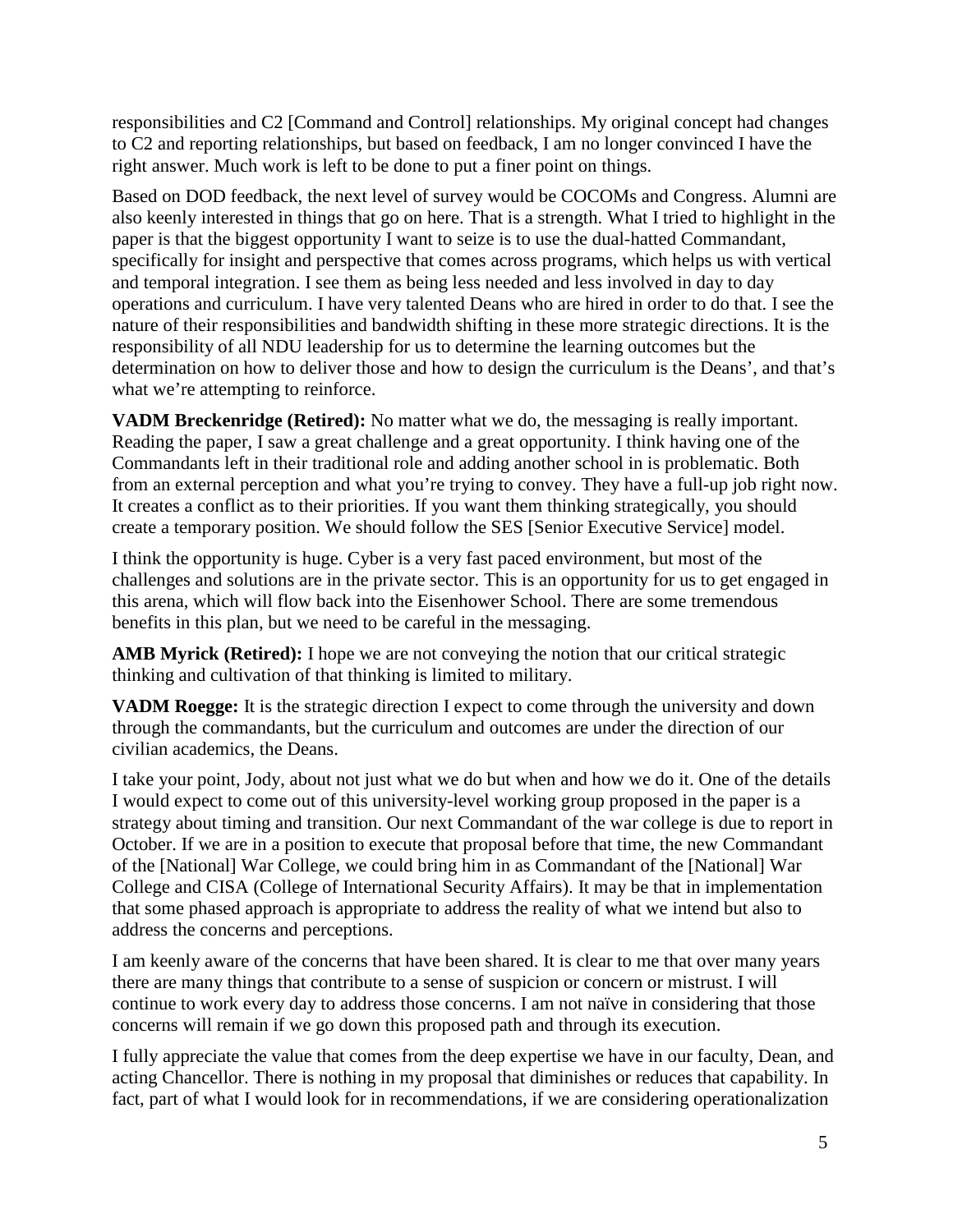and implementation, is not just the phasing we might do, but what kind of person we are looking for. We do have subject matter experts serving in uniform who can mitigate some of those risks being identified as they are both warfighters and experts with industry partners and career experience.

**VADM Breckenridge (Retired):** It's an opportunity to expand. It's tough in some of these fields to keep up with what's really happening – there's an opportunity to bring a broader perspective that our warfighters don't have in their day to day experiences. Industry can help the warfighter develop a broader horizon in an increasingly complex environment they must operate in. We have to identify opportunities to make sure they are better prepared.

**ADM Walsh (Retired):** We are commenting on individual tactical moves, when we have an undefined sense of how we operationalize this. We have outcomes that the Chairman has given us. Building on what the Provost has raised here, how do you integrate those? You have the opportunity now to be the mirror image of what the Chairman's talking about.

How are you going to leverage the civilian component to this? Because I think it's too narrow to talk about Chancellors and schools. Cyber breaks down all the old rules that are simply no longer relevant. I would like to crowdsource some of the challenges here. You have people teaching this stuff who, if giving a chance to design operational structure, may come up with something very far afield from what we've been teaching in professional military education.

**Dr. Logan:** Yes, we have focused quickly on what might happen to two or four people, but what about the outcomes? Is there something even bigger than what you have thought about that would transform the educational experience of all the participants who come here? I'm not saying I'm against this, putting cyber with Eisenhower. But what about the cyber that needs to go to the War College students and across the curriculum? Is this something even more dramatic, but also more future-focused, as the new mission statement is leading to, that might actually open up the curriculum to absolutely everyone who attends?

**ADM Walsh (Retired)**: It's probably more dramatic than what we imagined. The provost has a critical role – you have to project ahead in a way that is going to challenge the whole organizing principles on which the university presents itself. That poses an interesting accreditation challenge as well. The approach we have to take is academically and fiscally informed for a sustainable approach.

**VADM Breckenridge (Retired):** These questions are trying to understand what happens after this analysis. I don't think you hear anything in disagreement to the strategic end state and the goal you're trying to accomplish. We've received a tactical proposal and we are reacting by trying to think more broadly. It's pushing the boundaries – have we been bold enough to look beyond what the Chairman has required?

**ADM Walsh (Retired):** We leverage skills and talents in different ways and that needs to be represented in the structure of the university.

**AMB Myrick (Retired):** I think we need the views of the new Chairman.

**VADM Roegge:** Absolutely, that's why I'm requesting that time. You recall the theme of our previous meeting was the NDU strategy and the approach of answering key questions. We are trying to challenge ourselves to ask: What do all our graduates need to know? Yes there is a college element, but there is something more that every graduate needs. A graduate of NDU – it doesn't matter which program they graduated from. They've completed JPME II and they're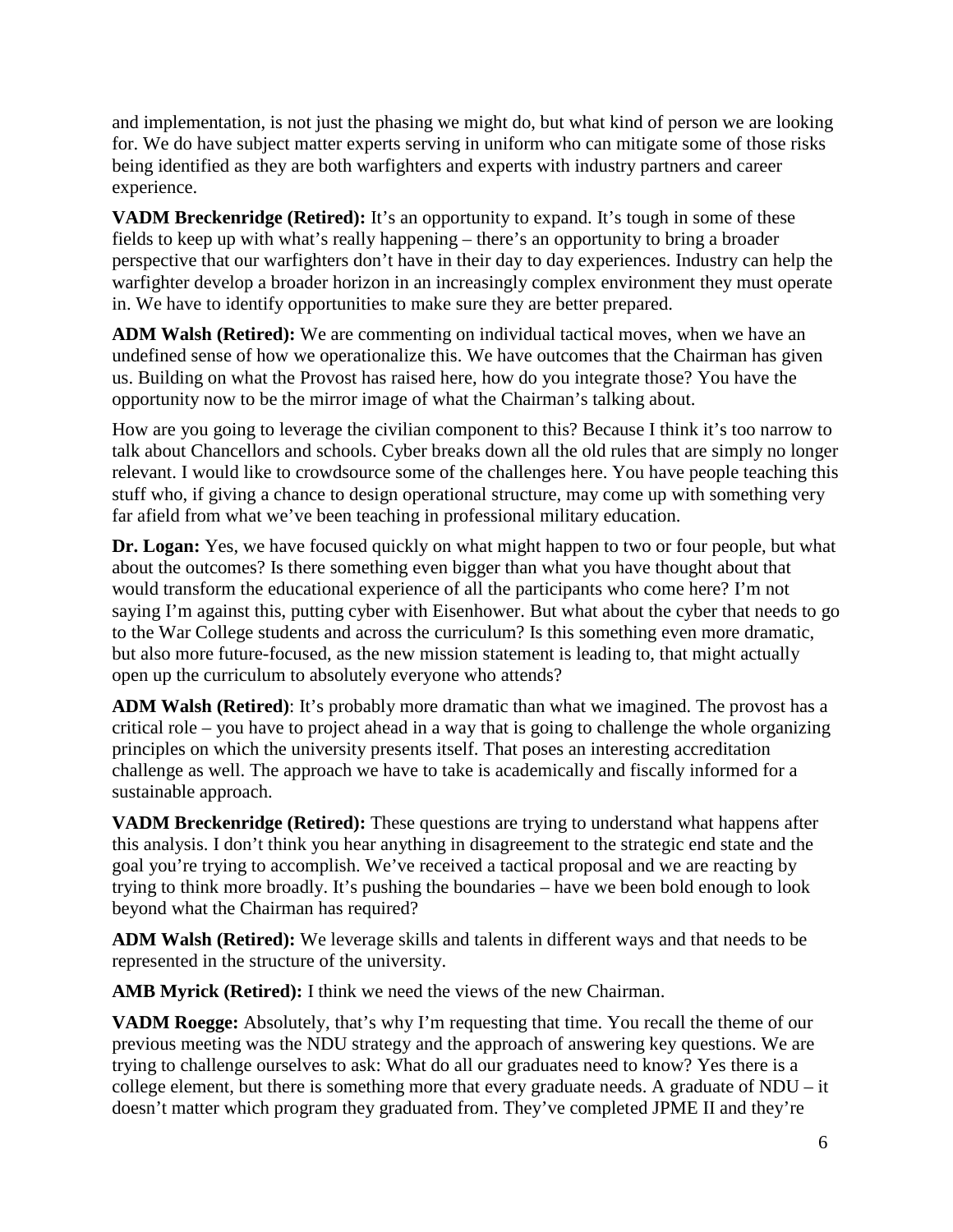going to a JDAL [Joint Duty Assignment List] billet, and because the system is not good at recognizing individual experiences, every graduate needs to meet certain common elements that are a requirement of the joint force.

What we're looking at now is an operational and tactical view of C2, but it's designed to enable this discussion. I see this proposal as a way of integrating what is the best of each college that all of our graduates benefit from. We're using cyber as a stalking horse in this discussion – if there's something that today's 21<sup>st</sup> century national security strategist from NWC needs to know about, it's the operational space of cyber domains. Probably something more than what they're getting right now. These irregular warfare threats have not gone away and PME institutions must make sure every graduate has knowledge in this area. I see this proposed reorganization as an opportunity to meet what the joint force needs.

**Dr. Yaeger:** Each college has a unique mission and we're going to preserve that, but there are a couple areas that we've identified. On leadership and ethics, we've come up with a pilot program that Eisenhower school is going to deliver this year, a three-week course at the beginning of the academic year. The other course we're still developing is really about the changing character of war and it's being led by a professor at JFSC. The other area we need to focus on is what students have to read and do before they get here. Compared to other institutions we don't ask for much. About half of our students are PME I students. We've talked about cyber and disruptive technology and all of our students need to know how to manage those risks.

**Ms. Fulton:** The top new priorities the new chairman has, one of them is information warfare. I imagine he's going to have very strong opinions on both how we train every student and specifically what CIC needs to deliver. There's a general sense within the military that there is something that every war college graduate should come back to the force with. I worry that if we get too deep into that we risk homogenization and we lose what sets NDU apart. What is it that makes NDU distinct? The ability to deliver folks who have unique strategic abilities and thinking. I want to be sure we are clear about any trade-offs we might be making.

It's clear that this proposal has generated some very strong reaction within the staff and faculty and here we are in an ad hoc meeting, we do have a sense of urgency that we need to dig into this. You have some coincidental departures – we want to make sure that we are helping with due diligence on this.

**Mr. Solomon:** Thanks very much. I apologize to my colleagues on the board for my inability to be there today. My profound thanks to Dr. Yaeger for all of his service. I appreciate the opportunity to have this conversation on a strawman proposal. I see real value in improving integration horizontally and vertically, and the ability to look out into the future.

To me, this proposal needs to pass three tests: What is the best way to ensure research and teaching excellence? Any model we adopt, is it improving our ability to attract and retain that talent or is it inhibiting it? Second, how are we soliciting perspectives beyond the military? Is there anything inhibiting our ability to get those perspectives? Third, the character of war and defense is changing, is a change helping us to be more or less innovative? My own sense is that these recommendations from the staff advisory council for a planning team, and suggestions about using the survey instruments they've used in the past, are all things you might think about.

#### **1100-1130: Public Comments**

**Dr. Shaw:** Looks like this is a good time to open up for public comments and discussion. We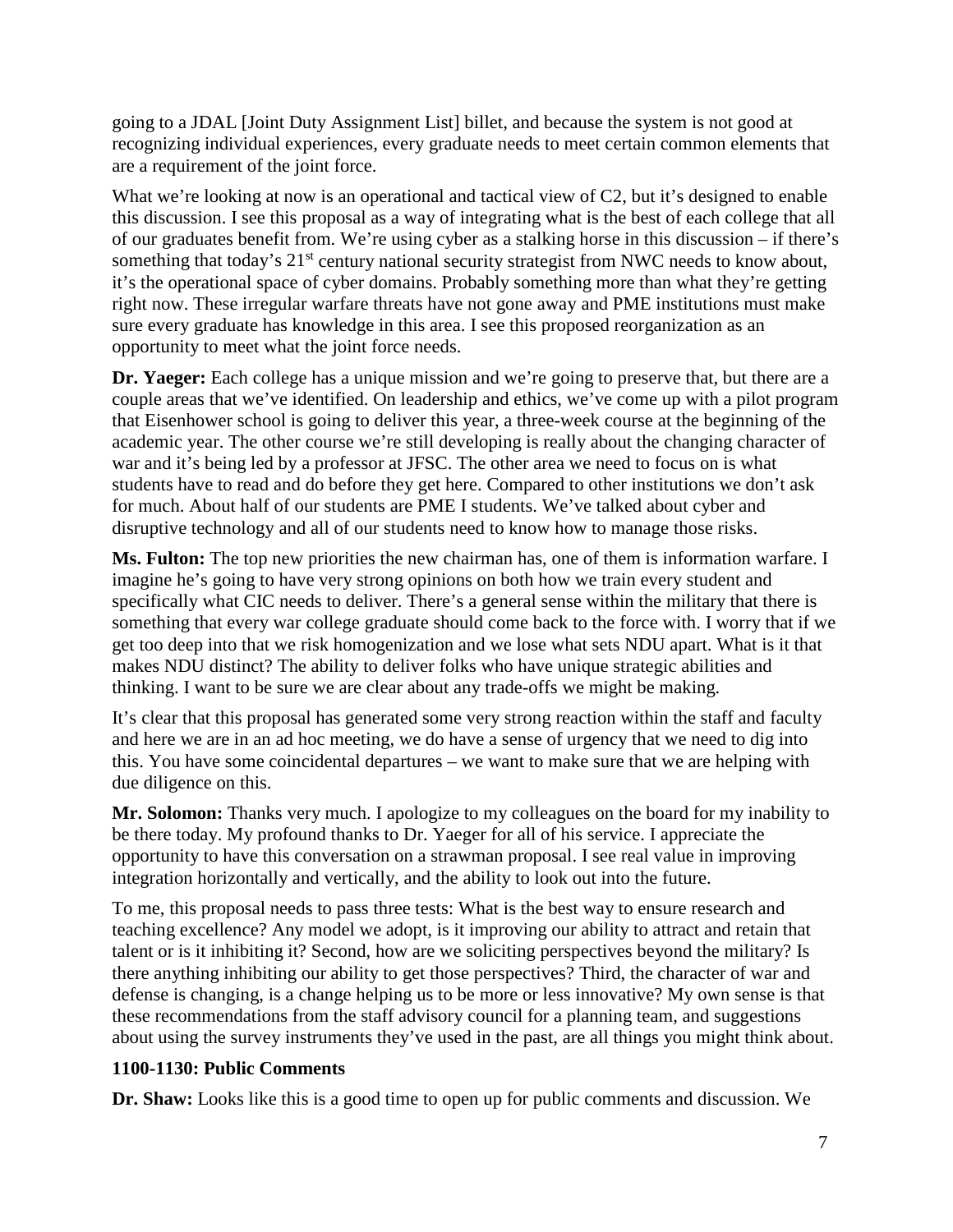have four people who have requested time to address the board. If there is anyone else here or in Norfolk, please let us know so I can allocate time. Five minutes per presentation please, and then the board can ask questions or provide feedback. At this time I'd like to recognize Joshua Baughman, Chairman of the Staff Advisory Council.

**Mr. Baughman:** [Written Comments] See Appendix A

**ADM Walsh (Retired):** In terms of what you've heard this morning in our discussion, do you think we're moving in the right direction?

**Mr. Baughman:** Yes, but there's lot of things to take into consideration. We have this opportunity to really change and be the best NDU can be. Really understanding what the problems are, a formal analysis of the problem, and identifying multiple alternatives, are needed.

**Dr. Shaw:** Thank you very much. Next, Dr. Carl Horn, Director of Strategic Studies in CIC.

**Dr. Horn:** I had a lot of remarks but scratched them while listening to the BOV discussion. NDU-P has presented something with he thinks is the right way to go. Unfortunately I have concerns about how this process was done. We teach our students not to do a strawman, we teach planning. I don't think we have enough data to justify a change. Our programs at CIC and CISA have been led by civilians successfully. Our programs have been looked at closely and we are meeting what is being looked for. We did all this with civilian leadership. It doesn't have to be military. Military leadership, because they're rotational, provide a key piece of currency to the curriculum. However many areas, as the BOV says –cyber, irregular warfare etc. – need to be done by someone who wasn't brought up with traditional military background. As we continue to go forward, looking at specific leader skills will help, but I don't think military is the solution.

**ADM Walsh (Retired):** I find it interesting that the president's goal here is to have leaders who are operationally current. An intriguing part of cyber is the realization that the people who are on the front line in this fight are in the private sector, and the people who can get in and survive, but not know what happened, are those in government. It's an interesting role reversal. I am interested in how those who are part of the program you described would structure leadership roles. How would you build into the organizational DNA requirements that are not just personality based but part of the university? I really agree with what was described here earlier that what distinguishes this university is currency and proficiency—by being in this area and community, you get something no one else gets. I think if we can bring in the discipline that you described in the subject matter you're familiar with into the organizational DNA that would be relevant. We have to be aware of what's going on in the private sector if we really want to be impactful.

**Dr. Horn:** All programs here meet the JPME II requirements common standards. That's the common thread. Where each of the components are different are their areas of specializations. There's currently an effort right now to review the guiding document – all components have had the opportunity to contribute. The discussion here about what every graduate needs to have – well it should be about the OPMEP, as long as we're meeting that requirement, it'd be good for the institutions to go ahead and diversify their curriculum. Our college does provide cyber and information electives, open to all students to take, along with those special interests from the chairman which have been mandated. That addresses the space domain, information environment, cyber and integrated operations. The faculty here are very dynamic and engaged. Sometimes I get concerned that the only way leaders think we can get integration is with the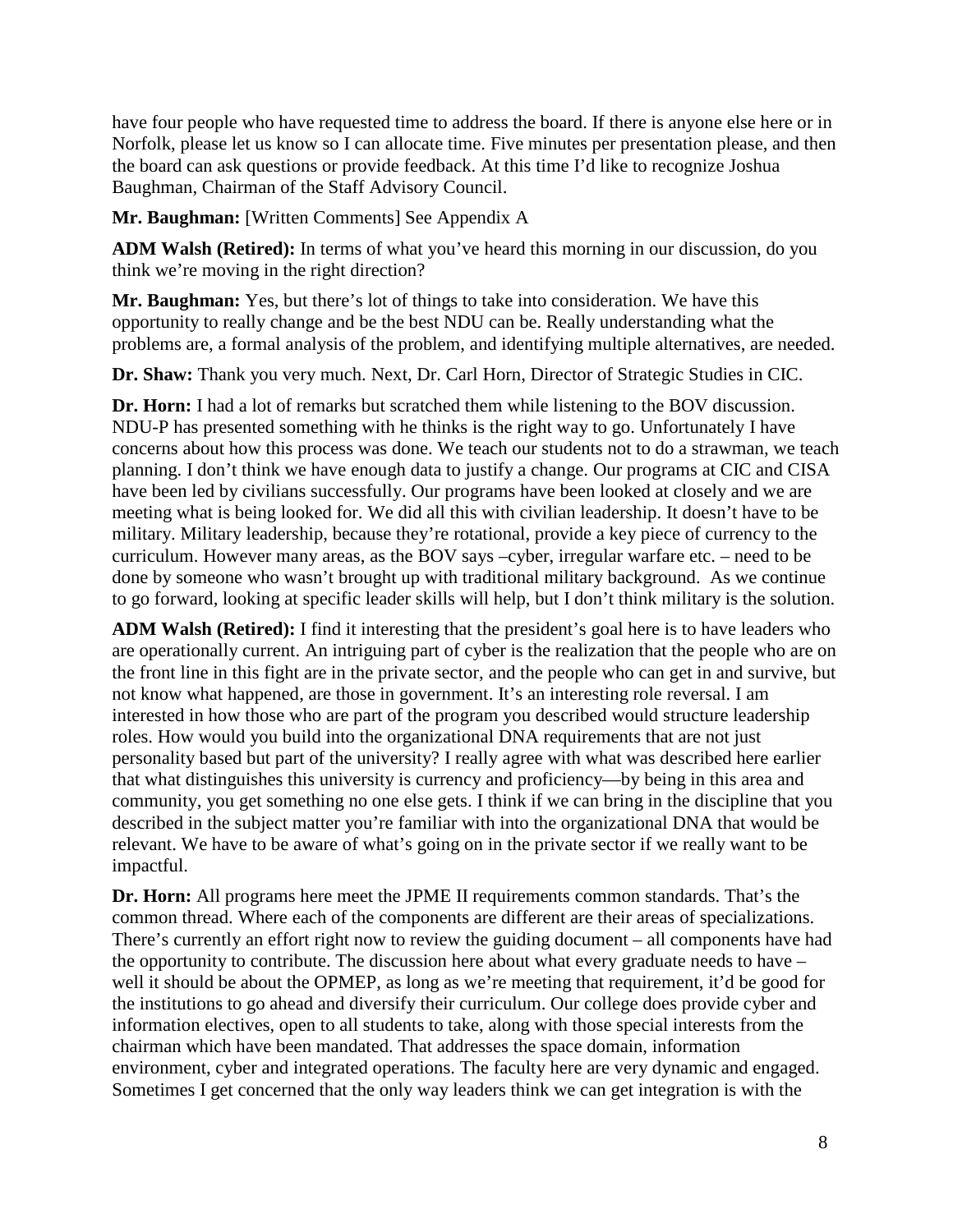military. I get concerned when leadership directs us and tells us how we should do things. Faculty here are self-starters and they are required to retain their proficiency. I don't see a lot of third floor presence in the classrooms. I think if the Chairman did that, he would realize it's a very dynamic and aggressive environment where students are challenged day to day.

**ADM Walsh (Retired):** I'm taken by your comments, they're very compelling and persuasive. You opened with concern about process. I will tell you that this is an inherently clumsy process. I think that we're here and having this discussion in public is the process you need.

**Dr. Horn:** I disagree, I think we should have given you more information and analysis with various courses of action to analyze. This conversation started mid-June and there were conversations about implementing in August. I heard today about October. It's a very aggressive timeline. There are so many things (hiring process) that need to be considered. NDU is not good at this. We make decisions and we figure it out later. I would like, just once, to have a thoughtful process and thoughtful execution that happens before we started, not after.

**VADM Breckenridge (Retired):** Can I go back to NDU-P. In looking at your proposal, dualhatting is not a permanent solution, but a first step to determine what appropriate leadership should look like in the long term.

**VADM Roegge:** Actually no, I am proposing this as the next step in our evolution. I absolutely think that at this point, what the university would most benefit from is giving the Commandants additional responsibilities over academic programs.

Ms. Fulton: Did you inform faculty and staff that you planned to implement this year?

**VADM Roegge:** What I have always tried to enunciate since we began this process is there are some seminal events on our academic calendar, and if we have the opportunity we should try and align ourselves to those. I am trying to be deliberative as well as transparent and collaborative. It takes as long as it takes. If we were in a perfect world, we would have done this the day after graduation. The next seminal event is convocation. The next opportunity might be when a new leader comes in, a fresh start. The next opportunity is the change of semester this winter. I have never tried to say that we must reach a decision to meet any one of those suspenses. But all of those are potential logical markers that we could align ourselves to.

**Ms. Fulton:** Yes, perhaps there was a miscommunication as I've heard you wanted this implemented in August. That's unfortunate.

**Dr. Horn:** Both CISA and CIC have a DOD mission set. In CIC, we have JPME programs, but that's just one piece. We have a responsibility to the DOD CIO. CISA has a responsibility to the OSD. When we ask someone to come in and take this on, they're taking on a lot more than two "war colleges." We are held to the Secretary of Defense mission set.

**Dr. Shaw:** Thank you very much. Dr. Joseph Schaefer, Chair of the Faculty Advisory Council.

**Dr. Schaefer:** I stand here as the elected representative of our faculty and the chair of the faculty advisory council. I would like to add my thanks to Dr. Yaeger and Dr. Cushman that I've received for the thoughtful counsel I've received over the years. Foremost, we share our nation's goal to educate strategic leaders. We sign our contracts every other year as part of our commitment to staying current. If we do not remain current, we do not remain here.

**Dr. Churbuck:** The memo you have before you is a simple strawman. It doesn't say why this approach is the best way. We have not seen alternative COAs [courses of action]. We look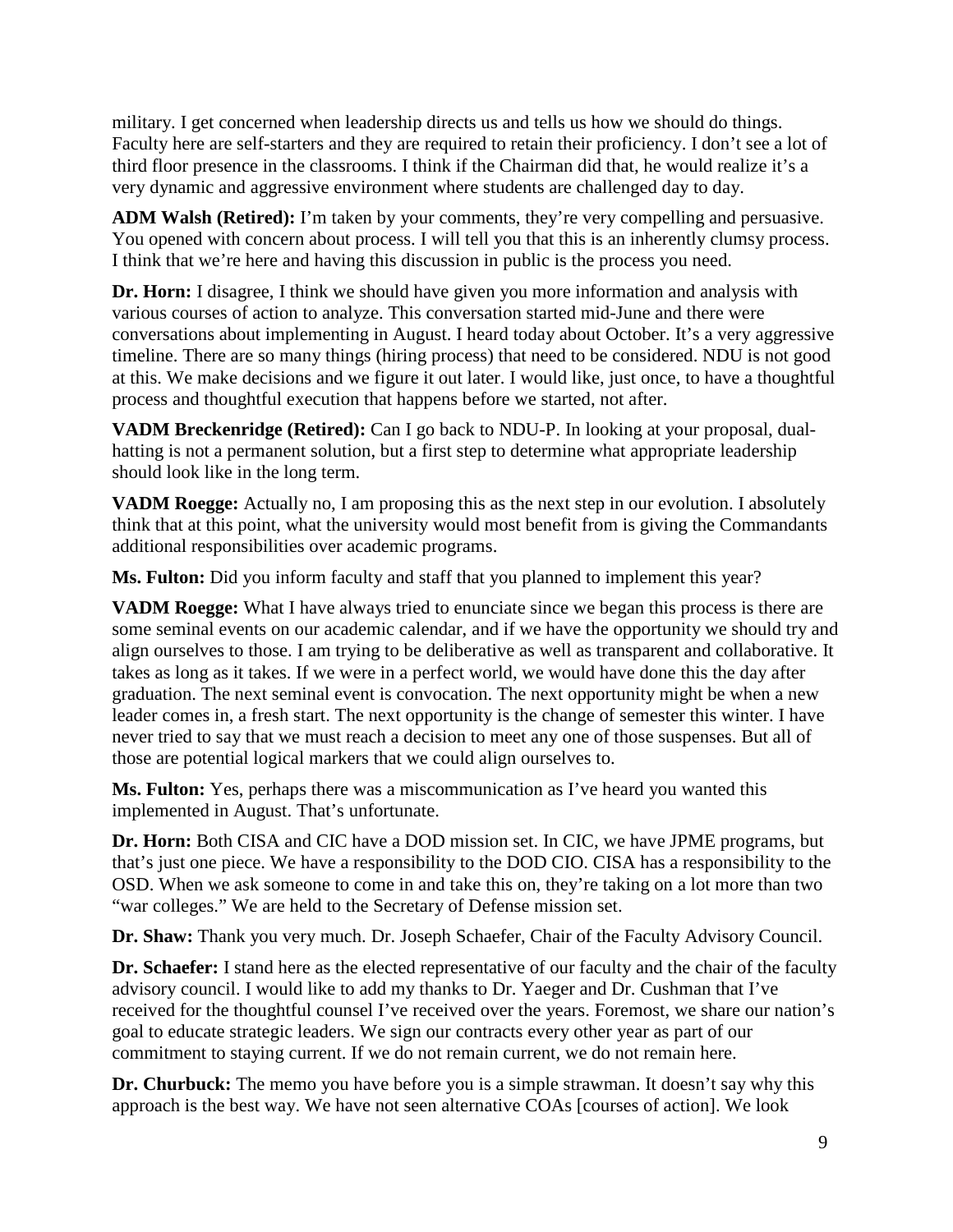forward to seeing alternatives and analysis. The lack of verbal discussion does not lend confidence to the plan. Some fear that the memo integrates institutions at the expense of institutional uniqueness.

[Remainder in Written Comments] See Appendix B

**CAPT Zirkle:** [Written Comments] See Appendix C

#### **1130-1200: Board Member Deliberations**

**Mr. Solomon:** Based on what I heard, I am very much aligned with the members sitting around the table, although perhaps more strongly moved by hearing comments from people I can't see. NDU is not much more than the quality of staff and people that we can hold together; it is critical that they be a part of the process. The urgency is not as imminent as I initially thought. I am relieved there is no impending deadline. Perhaps we still have time to lay out a process that is transparent. I feel even more strongly about the process point after hearing the feedback from others in the crowd.

**Ms. Fulton:** I would sincerely like to express my thanks to all those who made comments. They were all thoughtful, made good points, and were done in good faith, and I'm grateful. As a next step, I want to hear feedback from the COCOMs and the new Chairman. Specifically to see if they have clear feedback on what needs to improve, or more to the point, what problem we are solving. We need to be very specific on that. It would be incredibly helpful to hear stakeholder feedback and how you've processed that and what you're thinking at our next meeting. That's where my thinking is now.

Dr. Logan: Thanks to all who spoke. It's always helpful to hear more and get perspectives. I did hear an undercurrent earlier that a statement of the vision, just very direct where we want to be beyond just saying the mission statement, but what is it that we feel we need to focus on, would be helpful for everyone to understand. The clearer the vision, the easier it is to understand and adopt it. We would be happy to be a sounding board on that, and as we continue to discuss, we may be able to focus on that better. I think we have gleaned, just by the conversation, that clarity will make a big difference. Beyond the clarity, I'll use the word timeline, but timelines are hard in these situations when you're trying to make significant change. If you could develop some sort of a flow that describes the way we need to go forward, so that we do have the right perspectives at the appropriate time. And demonstrating how that loop closes and how that information comes back in. It's one of the hardest things any of us do as leaders to make change. An organization that's not growing and changing is dying. Growing and changing is critical, always. This is a painful moment but it may end up being an enlightening moment. One that does exactly what we believe that ensures this institution is the leader among our peers.

**VADM Breckenridge (Retired):** I echo the sentiments from earlier. A couple contextual comments: while DOD has been creating the requirements – when they come, they're done as a standalone. They don't consider what they're fitting into and they never come back for evaluation. This is an opportunity to take a fresh look. I do have a sense of urgency looking at this, because there are some fundamental things on horizontal and vertical alignment that we need to deal with very quickly. How much time is the Chairman really going to have to engage with us on these issues? Sometimes you have a one shot opportunity that you must use to set the stage. My proposal is that we step out on this. I don't believe in the dual-hatting at this point, I'll just say it. It's very difficult without having some bigger plan. One individual coming in will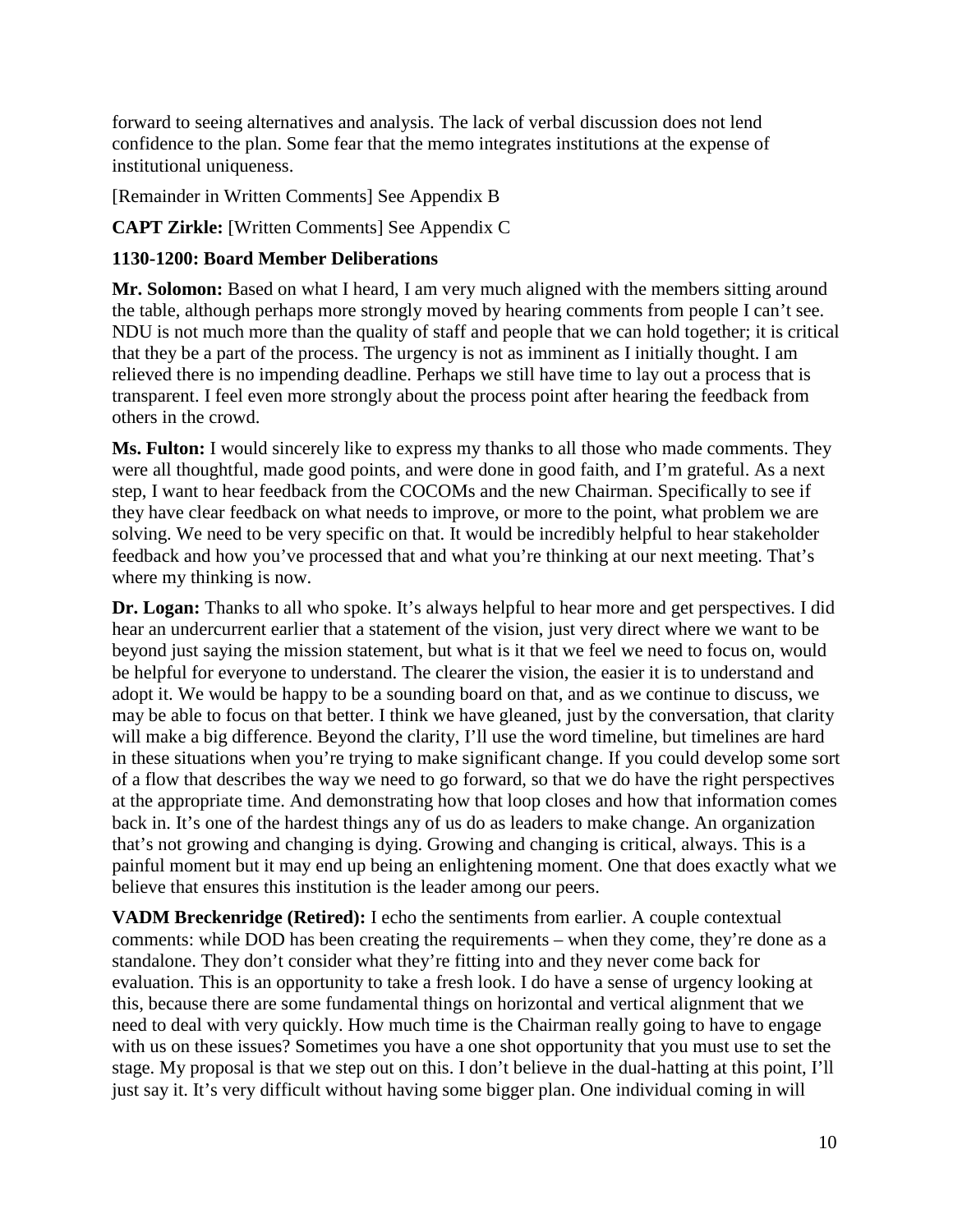have too much to learn about just the NWC and how it operates. I would rather have a different structure that brings in the perspectives we've discussed. I want a specific requirement for engagement with the private sector. That's where it all happens right now, in cyber and financial regulations alike. This is part of the solution set of the future.

**AMB Myrick (Retired):** I endorse this notion of the need for more thinking on this process. I commend VADM Roegge for his willingness to identify a new way and his innovation. If our goal is to facilitate the ability of the warfighter to continue to be successful, we have to do that in context. The warfighter's environment is changing and the threats are changing in ways we've never seen before. As most of you know, we are going through this national strategic process, using terms such as globally integrated operations, we're trying to determine what that means how we're going to do it. In light of all of that, NDU is uniquely positioned to lead a lot of this thinking. I commend you for approaching it in that kind of creative way. I'm not wedded to the notion of the changes you've proposed at this time however.

**ADM Walsh (Retired):** I'm really grateful for all remarks. Very interesting ideas and insights. I think we've called special attention to process and timeline in a way that can help you and your leadership team determine whether you've got it right. I went into this thinking about two Commandants and two Chancellors as equals. What I walked away with is a matrix. In my mind I've got international security affairs and cyberspace, structured horizontally across the Eisenhower School and National War College and South Campus, which operate vertically. You need a different organizational structure. This is the idea behind bringing in outside ideas and insight, we're not wedded to something that's traditionally done. We do have a view into the future you're trying to build a curriculum around and we've seen lots of different models.

**Ms. Fulton:** I have another concern and I'm not sure how to address it. We've had a long-time acting chancellor of CIC, and another departing acting chancellor of CISA. I feel like we've been hobbling these organizations. And now we're talking about another acting position while this is sorted out. It concerns me – we're able to get military replacements right away. Now I know that when we come here again, we'll have two actings while we consider this organizational change, and I don't know if that's healthy.

**ADM Walsh (Retired):** What also came out in listening was the need for resources, and the need to get to sustainable funding.

**VADM Breckenridge (Retired):** Admiral Roegge, have we helped you?

**VADM Roegge:** I benefit from the discussion. I asked for this meeting because I value your advice and perspective. My charter is to move the university forward in ways that are responsive to the needs of the joint warfighter. If there is going to be a BOV report, that would be helpful in consolidating and focusing the ideas we've heard.

I want to revisit what I think fundamentally is the biggest problem, which all of us have seen and need to get after. To highlight it, I'll share one other perspective that I've heard in listening mode: Is there a danger that a Commandant sitting across multiple programs could shift faculty from one to another? My answer is no, I don't see any danger in that, I see that as an opportunity. It would make the university more effective, if there was an excess of faculty in one place and a need in another that would help us use our resources more effectively.

The danger would be that we make no changes and yet somehow expect we can still achieve improvement across these three areas I've described. This is not a new idea but here we are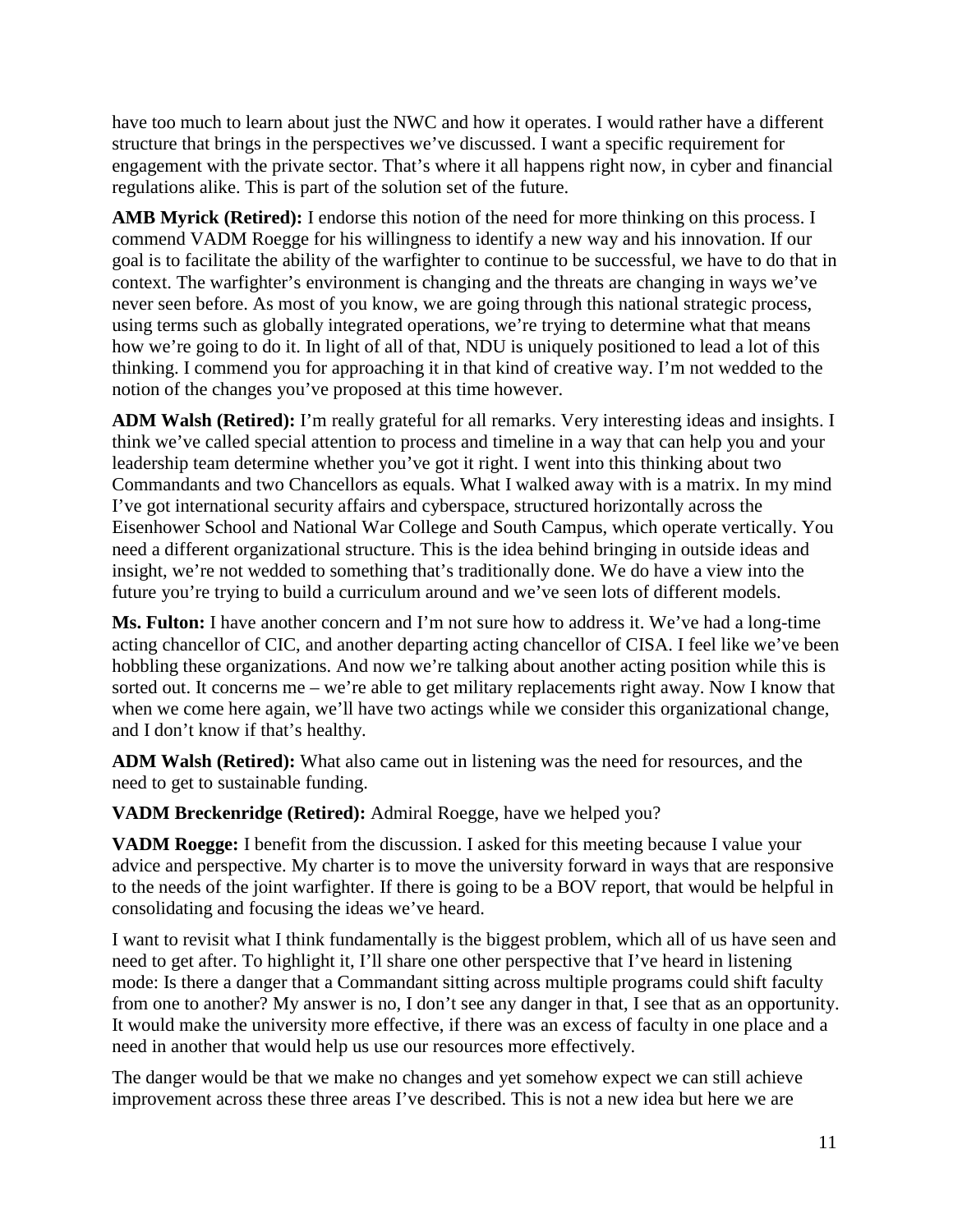facing the same problems our predecessors have faced over the years. That's why I'm willing to challenge the thinking about the organizational process.

To respond to something stated by Dr. Horn: I am not passionate about this proposal. I do hear clearly the desire and recommendation from the board that we look more broadly than this one solution, and I'm good with that. It is not a setback for Roegge or the university. My perspective, well informed by all the feedback today, I specifically do want the ability to look across our program, in ways that we don't do well today. I'm not sure that adding another independent voice advocating for a single program or college is the best way to do that, but I appreciate the suggestion.

If you, like me, see the potential benefit of having this echelon of leadership with responsibilities across programs, it scopes down the number of potential solutions for us to take a look at. Understanding that logistic and operational deliberation may contribute. I thank you again for your time and advice and for your support.

**AMB Myrick (Retired):** Solely in the context of our discussion today, is there anything regarding JFSC that you have not mentioned?

**VADM Roegge:** In regards to JFSC, we are already doing this. The commandant at JFSC is dual-hatted and provides direct support to the Chairman of the J7 and NDU. General Irwin has demonstrated that he has the capacity and ability to provide some unique value, not only to the Chairman, but in enhancing and highlighting the value of the university.

**Dr. Logan:** JFSC is kind of a pilot study. I know it's not two colleges, but two policies that a single Commandant is responsible for. I think it would be useful to have discussions with the students and faculty about whether it worked for them. Perhaps this is not as foreign as I was first thinking.

**VADM Breckenridge (Retired):** In response to the question you asked us explicitly, I think the matrix solution Walsh described is a possibility. I do believe that what the Chairman described, the matrix concept of approaching the problem set we have, is where we want to get to.

**ADM Walsh (Retired):** Yes, don't restrict yourself to brick and mortar.

**Dr. Shaw:** There are several people I need to recognize: Elizabeth Christian and Jim Fleming for taking minutes of today's meeting. Thanks to Operations and the IT team for arranging the meeting logistics and setup. I formally close the meeting of the National Defense University Board of Visitors meeting.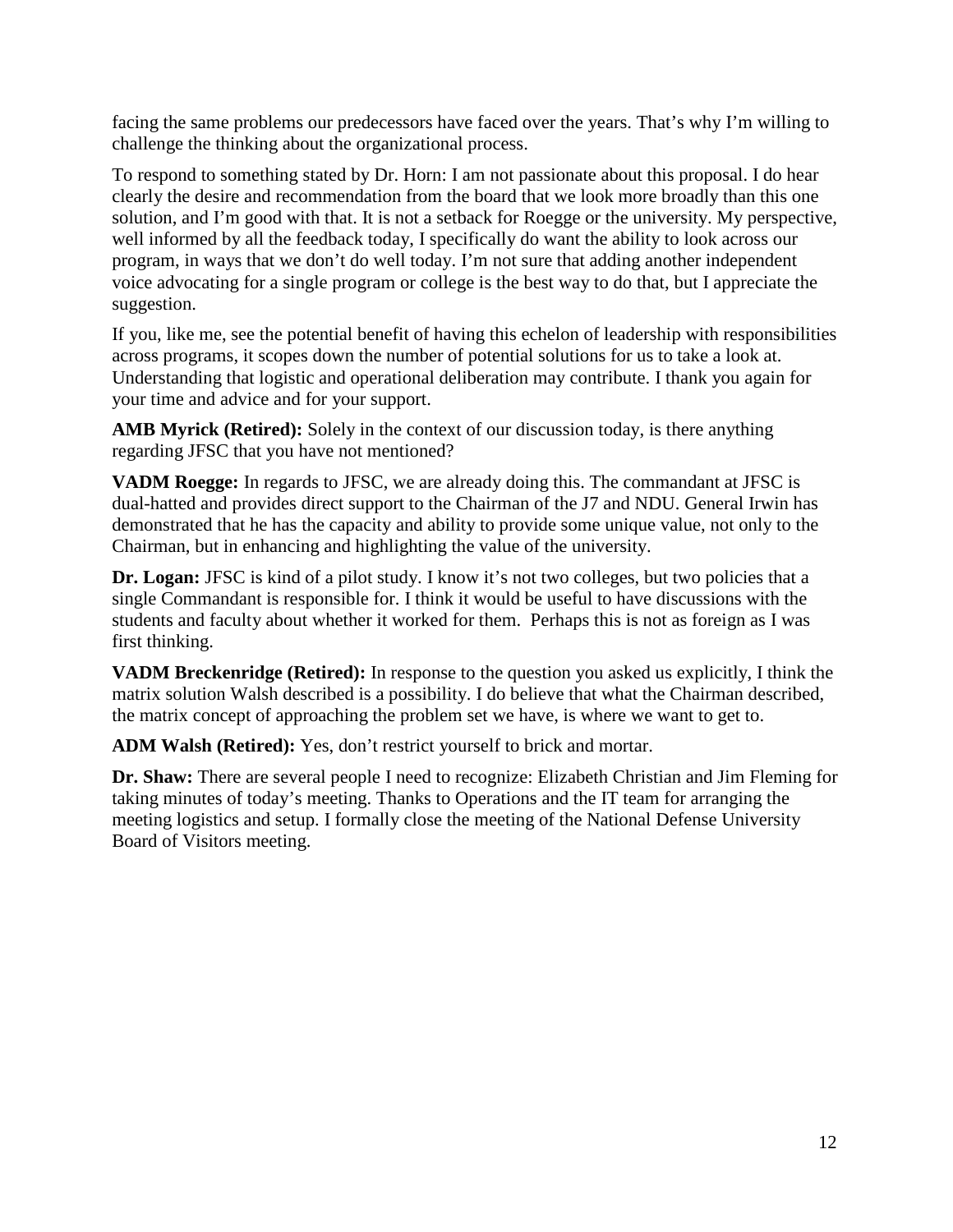# **Appendix A**

#### **Staff Advisory Council Public Comments**

NDU-SAC 2 August 2019 MEMORANDUM FOR NDU BOARD OF VISTORS

Subject: Staff Advisory Council Feedback on Proposed Commandant Sharing Change

1. The National Defense University (NDU) Staff Advisory Council (SAC) appreciates the opportunity to provide feedback on proposals that affect NDU and its mission enablers. This memorandum reflects staff feedback solicited by Council leaders on the topic of the recently published Information Memo that proposes reallocation of the existing General Officer / Flag Officer (GOFO) Commandants of the Eisenhower School (ES) and National War College (NWC) to also become the Commandants of the College of Information and Cyberspace (CIC) and College of International Security Affairs (CISA) respectively, in a shared manner.

2. The SAC is concerned by this proposal for two main reasons; process and content.

a. There is a perception among NDU employees that the process of developing this proposal would have benefitted from increased openness, transparency, and collaboration. The lack of a formal and rigorous analysis of options to solve specific problems, as stated during the 8 July 2019 town hall, is troublesome and represents an opportunity for increased input from multiple viewpoints moving forward.

b. Staff feedback gathered by the SAC from across NDU echoes each element noted in the "Feedback: Concerns and Alternatives" section of the provided Information Memo. Leadership has cited the fiscal benefits of not filling existing billets, the desire to be unconstrained by the existing structure, and an aspiration to better leverage the rank of the Commandants, but the specific problems intended to be solved with this change remain unclear. Additional staff feedback highlights concerns about the message this change may send to the wider NDU community, joint force, lawmakers, alumni, American public, partners, and adversaries. Any decision that may be perceived as reducing the capability of the colleges addressing our nation's highest defense priorities risks being interpreted as inconsistent with published strategies, policies, and priorities. Focused and qualified leadership is important to each organization.

3. In light of the above, the NDU SAC recommends that a planning team (representing a cross-section of NDU perspectives) be formally established and resourced (including appropriate time) to develop suitable, acceptable, and feasible options that align with the NDU mission, vision, strategy, and ongoing efforts to improve the command climate. Concurrent to that effort, the NDU SAC recognizes that each NDU component has a unique and critical role in our national defense and expresses that each should be manned appropriately, with existing leadership and staff positions prioritized.

4. The contact for this document can be reached at [joshua.d.baughman.civ@ndu.edu.](mailto:joshua.d.baughman.civ@ndu.edu)

| //----original signed----// | //----original signed----// |
|-----------------------------|-----------------------------|
| TRISHA E. BACHMAN           | PATRICIA M. CLOUGH          |
| Secretary, NDU SAC          | Vice Chair, NDU SAC         |

*//----original signed----// //----original signed----// //----original signed----//* JOSHUA D. BAUGHMAN Chair, NDU SAC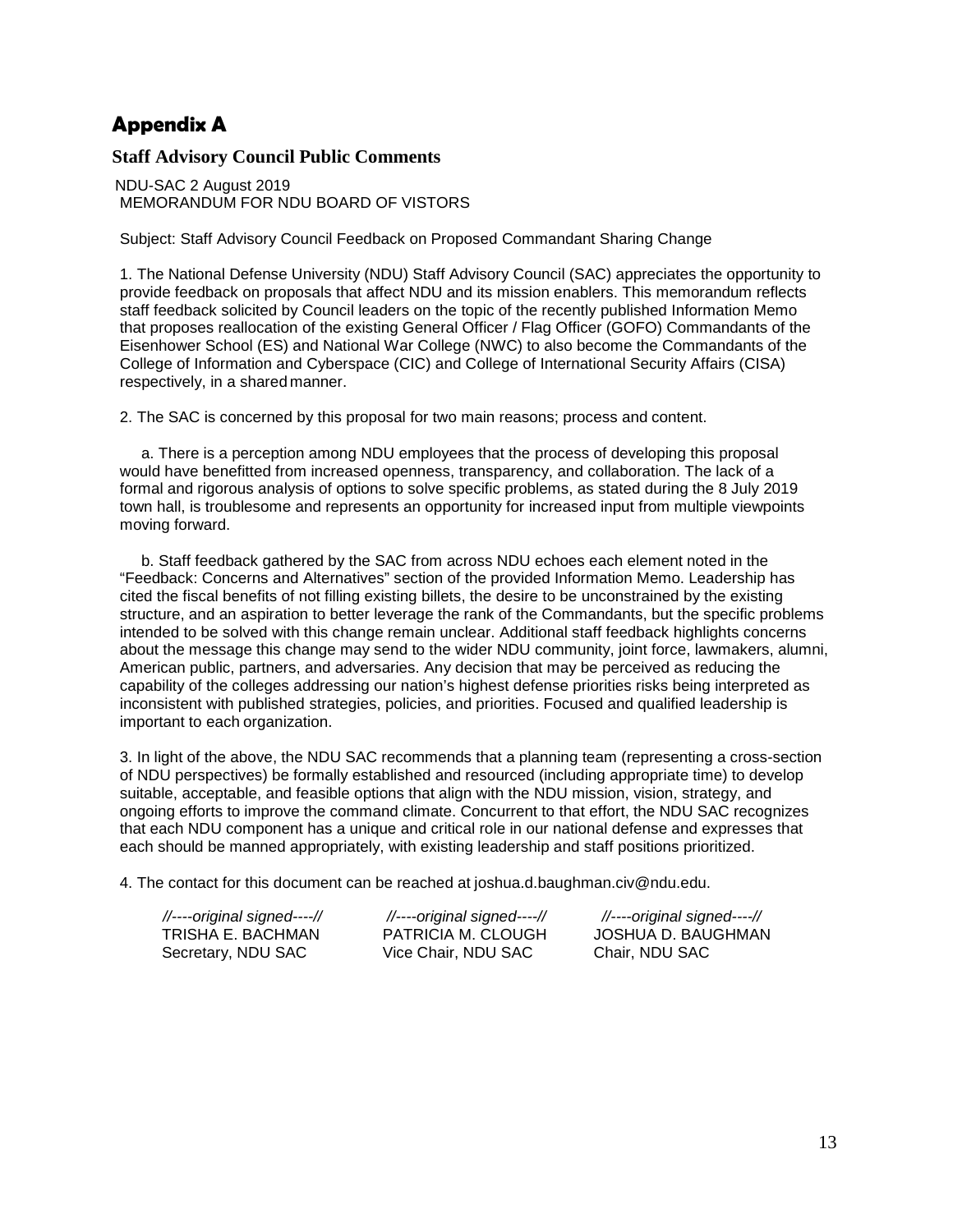# **Appendix B**

#### **Faculty Advisory Council Public Comments**

For Joseph:

We're speaking to you today because…

The purpose of the [Faculty Advisory] Council shall be to advise the President, the Provost, and the Board of Visitors on matters affecting the academic welfare of the University and to ensure effective faculty participation in the governance of the University as a whole.

Our concern is that the proposal before you would inadvertently undercut a principal tenant of NDU's 2017 organizational realignment—the obligation to "preserve each academic program's uniquely valuable heritage, culture, and student educational experience." We further believe that the proposed change seems likely to weaken NDU by weakening its components' ability to stay connected to relevant stakeholders by lessening the amount of manpower dedicated to this crucial mission. Administratively, it also seems likely in practice to disadvantage some programs in favor of others.

#### For James:

Admiral Walsh, Board Members, Admiral Roegge, and other distinguished leaders, thank you for the opportunity to speak.

We note the Memo has three top-line objectives but does not detail either underlying problems or expected benefits/opportunities. Those merit further discussion

- The Memo offers a single strawman solution to meet its three objectives. NDU-P proposes to add two new lines of responsibility to the Commandants' portfolios: another College (CIC and CISA, respectively) and unspecified additional duties at NDU. As a consequence, CIC and CISA will lose their civilian Chancellors and the two Commandants will each wear three hats
- The Memo does not explain why a new structure with tri-hatted commandants and no Chancellors – is the best way to achieve the desired objectives
	- o We have not seen alternative COAs
		- We recommended that NDU-P fully develop alternative CoAs to see what other options might best meet the objectives
		- The C2 issues under consideration are not urgent and deserve full consideration
	- o The Memo lists potential problems, as detailed by the FAC and by others, but does not respond to those criticisms. While an absence of dialogue doesn't mean that remediations are not in work, the void does not build confidence in the plan
- The Memo assures the NDU community that this proposal is not intended to subordinate one college to another nor to merge or eliminate colleges or programs.
	- o That said, some fear that the Memo is a Trojan Horse for further integration of university components at the expense of each component's distinctiveness
		- Some aspects of administrative and operational mergers already seem to be in play within the NDU hiring priorities process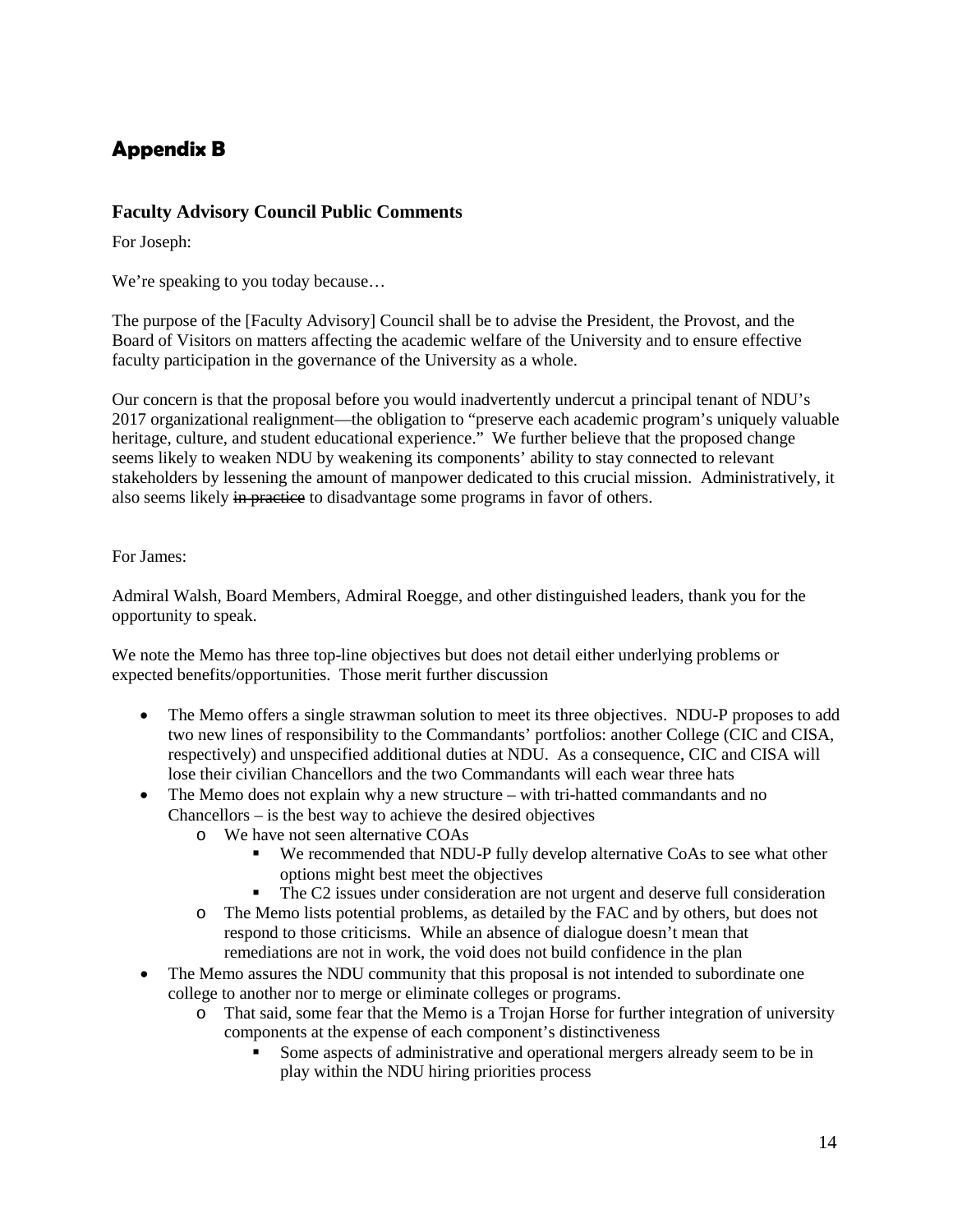- Components can be weakened without disestablishing them. Proposed changes to JFSC earlier this year highlighted this point
- o Fear is furthered by actions that seem to commoditize the Title 10 civilian faculty and have hurt their morale. NDU…
	- Reduced three year re-appointments to two-year re-appointments
	- Decided to leave key College leadership billets unfilled—the leaders who faculty feel best represent them to a sometimes indifferent NDU
	- Started hiring more junior faculty, but then increased the impediments to promotion, and further devised an up-or-out promotion system for employees who are already term-limited

**Some have fear and many lack confidence in the plan**. The Memo does not define success, nor does it show any consideration about what failure might look like. The failure to define failure is a critical defect, especially since *changes of this magnitude cannot be easily reversed and failure could take years to undo*. That imposes significant risk on NDU that will play out well after current leadership has any ability to remediate

**We need to pick the right leadership model for cultural change**. Organizational culture is not mentioned in the Memo, but it is a significant factor in achieving the better NDU of the future. Recently, NDU's top four leaders considered what the ideal culture for NDU should look like in 2024, while directing the components to measure their existing culture. All used the same competing values framework. Results were that

- CIC's and CISA's cultures are most like the desired NDU culture
- The colleges with Commandants are least like the desired culture with more hierarchy and less adhocracy than desired

The character of this proposed change—imposing a hierarchical military leadership model onto all NDU colleges—is at odds with NDU-P's intent to bias NDU's culture in favor of flexibility and discretion over stability and control.

**Bad timing**. Though we have enduring concerns, we think that this proposal will divert attention from more pressing issues at a particularly bad time for the leadership team.

- NDU is facing a series of crises with regard to its physical plant (Eisenhower's evacuation, Roosevelt's decay, and Marshall's deterioration). Significant and enduring problems exist with the NDU budget, NDU's HR program, and NDU's IT systems.
- These are all within the COO's area of responsibility and we assume he will exhaust all of his bandwidth addressing these areas.
- At the same time the Provost is leaving his position in the very near future, perhaps leaving NDU without an established, long-term academic leader. Finding the right Provost for NDU may prove difficult—ask anyone who remembers the brief, turbulent tenure of Dean Yaeger's predecessor
- NWC's commandant will not be on-board until mid-October at the earliest
- NDU-P will be here for some measure of continuity, but his term expires in a year

#### **What we recommend**

- *To provide the necessary leadership for CIC and CISA, fund and fill the CIC and CISA Chancellor billets*, which have been purposefully gapped for more than a year
- *To provide better connectivity with the Joint Warfighter, seek to strengthen links with Joint Staff, CCMD, Service and OSD counterparts* in areas relevant to the strengths of each academic program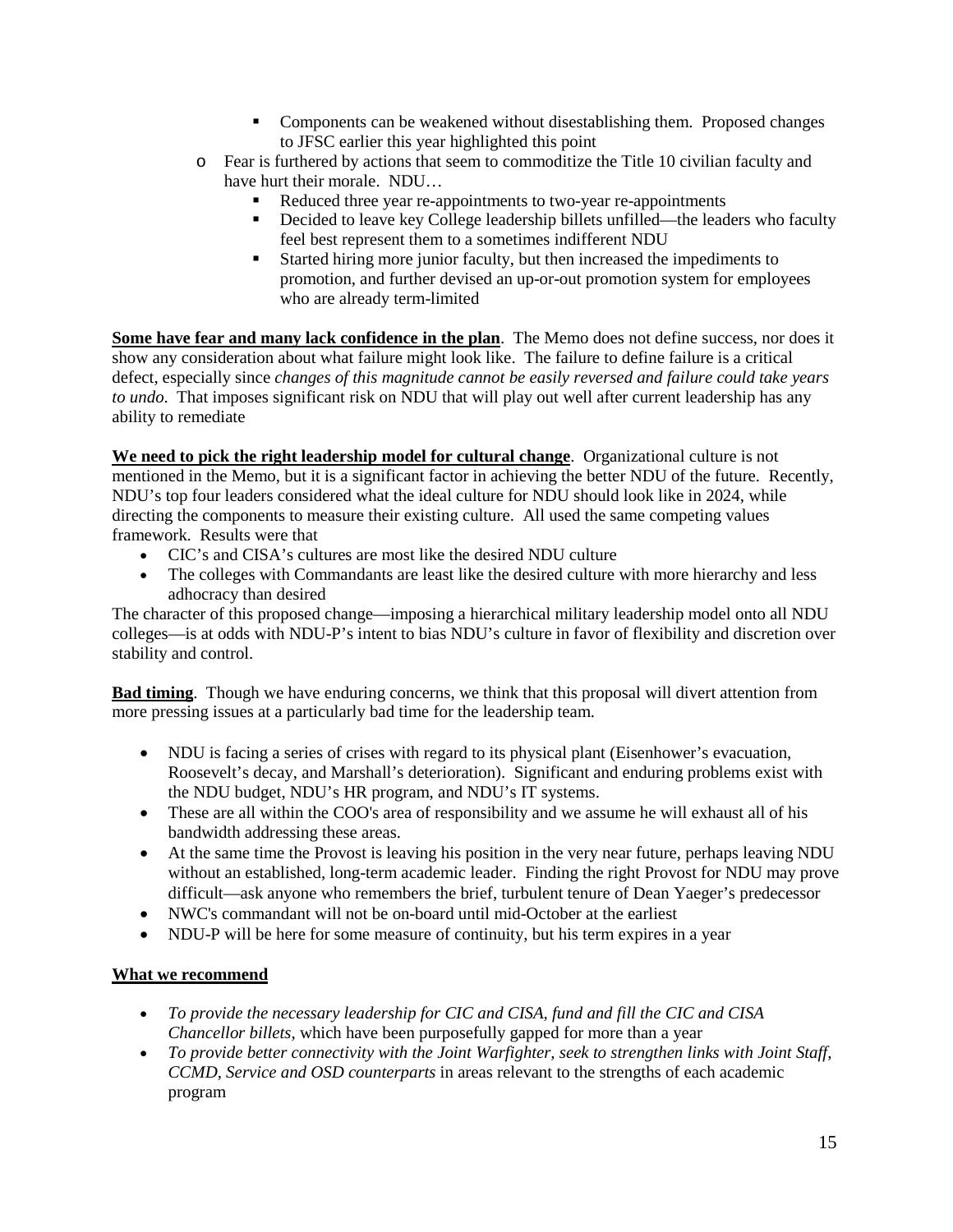- *Pursue future strategic initiatives from the bottom up rather than imposing them from top down*
	- o Especially important in academic areas, such as curriculum
	- There is demonstrated evidence that Faculty can, from the bottom-up, build successful, sustainable, relevant programs. CIC's Cyber and Information curriculum is one recent example.
	- o Include, from the very beginning, faculty and staff and allow them to influence policy development rather than to comment on finished drafts. Talent management circa 2014- 2016 is an example of success
	- o Developing a sense of long-term ownership among faculty and staff is essential for enduring success and durable organizational change
	- o Trust can't be surged and meaningful, productive ownership can't be imposed. We must build these in, not duct tape them on
- We would welcome as a legacy accomplishment for NDU-P, a fully-funded, robustly equipped and wholly manned NDU that has facilities that conform to the level of excellence all of us aspire to. That achievement would best help NDU meet the nation's National Security needs in a world characterized by friction between great powers and increasingly unfriendly to the interests of the United States, its friends, and allies.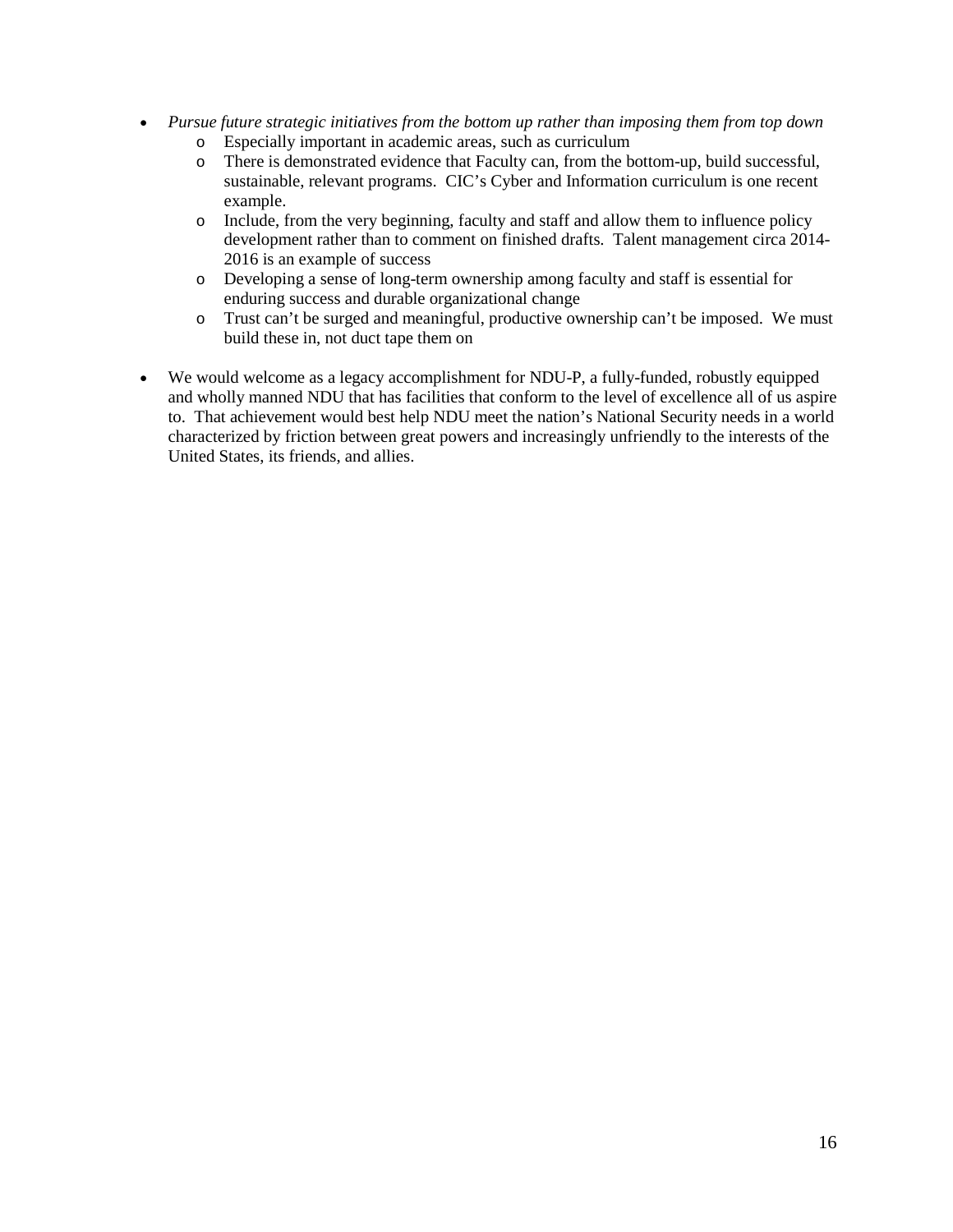# **Appendix C**

#### **Written summary of public comments provided by Capt. Daryk Zirkle:**

R/CAPT Z

It's important to consider all available courses of action, as it's absolutely critical the best one is selected. We are AT war, and have been for some time. Our adversaries have long histories of manipulating other countries' political processes, up to an including our own in the modern day. Their understanding of Great Power Competition goes well beyond armed conflict, and we have been slow to relearn this lesson in the 21st century. In the 1980s, we understood it well enough to watch the Soviet Union crumble without firing a shot, but we systematically dismantled the primary tools we used to achieve that result throughout the 1990s. We're finally starting to rebuild those tools, with Special Operations Command and the Global Engagement Center leading the charge. But we have to maintain that momentum, and not succumb to the seductive fiction that as long as we can win any shooting war, we "win". If our nation lacks the will to act, it doesn't matter how many F-35s, Abrams tanks, aircraft carriers, or submarines we have.

Without a focus on the broader aspects of Great Power Competition, we'll condemn ourselves to "short victorious war" that are neither.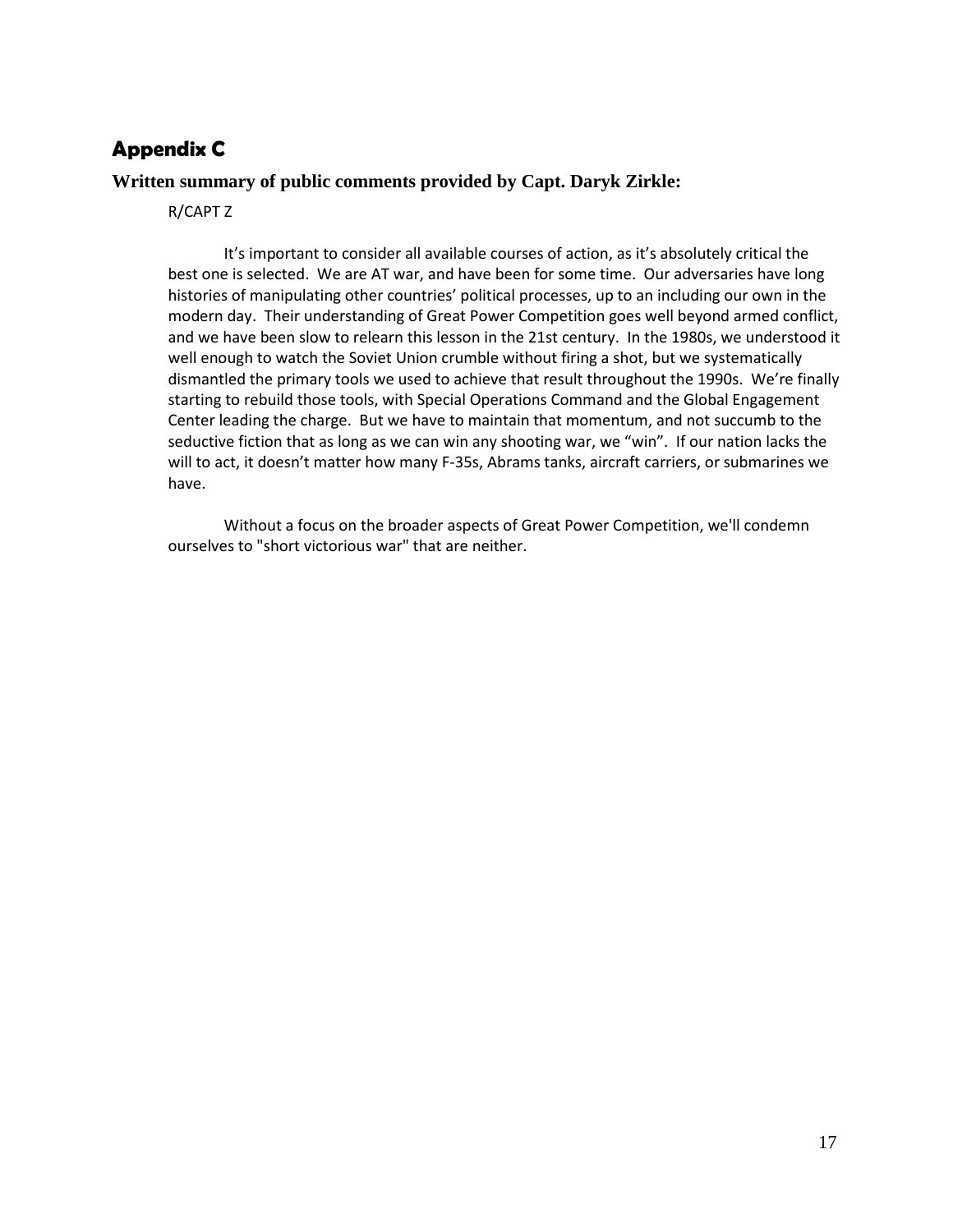### **Appendix D**

#### **Anonymous Comment for BOV Meeting:**

Anonymous Comment for BOV Meeting

5 August 2019

Good afternoon, I would be remiss if I didn't take the opportunity of this meeting to mention that I am shocked and disheartened at the decision to replace our Provost, Dr. Yaeger. This announcement was appalling to many of us and has negatively affected morale. Wellrespected across this University and at the Pentagon, Dr. Yaeger' s distinctive blend of excellence in both his military and academic experience has positioned him to serve this University very well in such a fundamental leadership role. The University community has not been made aware of the reasons that informed this decision. The way this was executed, as well as the lack of understanding of the decision and what this might mean for NDU's future, has left at least this one member of the NDU team discouraged and uneasy. In the absence of context, speculation at NDU is running rampant. This is entirely unfair to a man who wholly embodies service with integrity and who has given his heart and soul to this University for decades. I believe Dr. Yaeger deserves better and I hope that this Board will not be shy in giving him the respect and appreciation that he has earned. Let us all hope that NDU is fortunate enough to hire another person of his caliber to serve as our next Provost.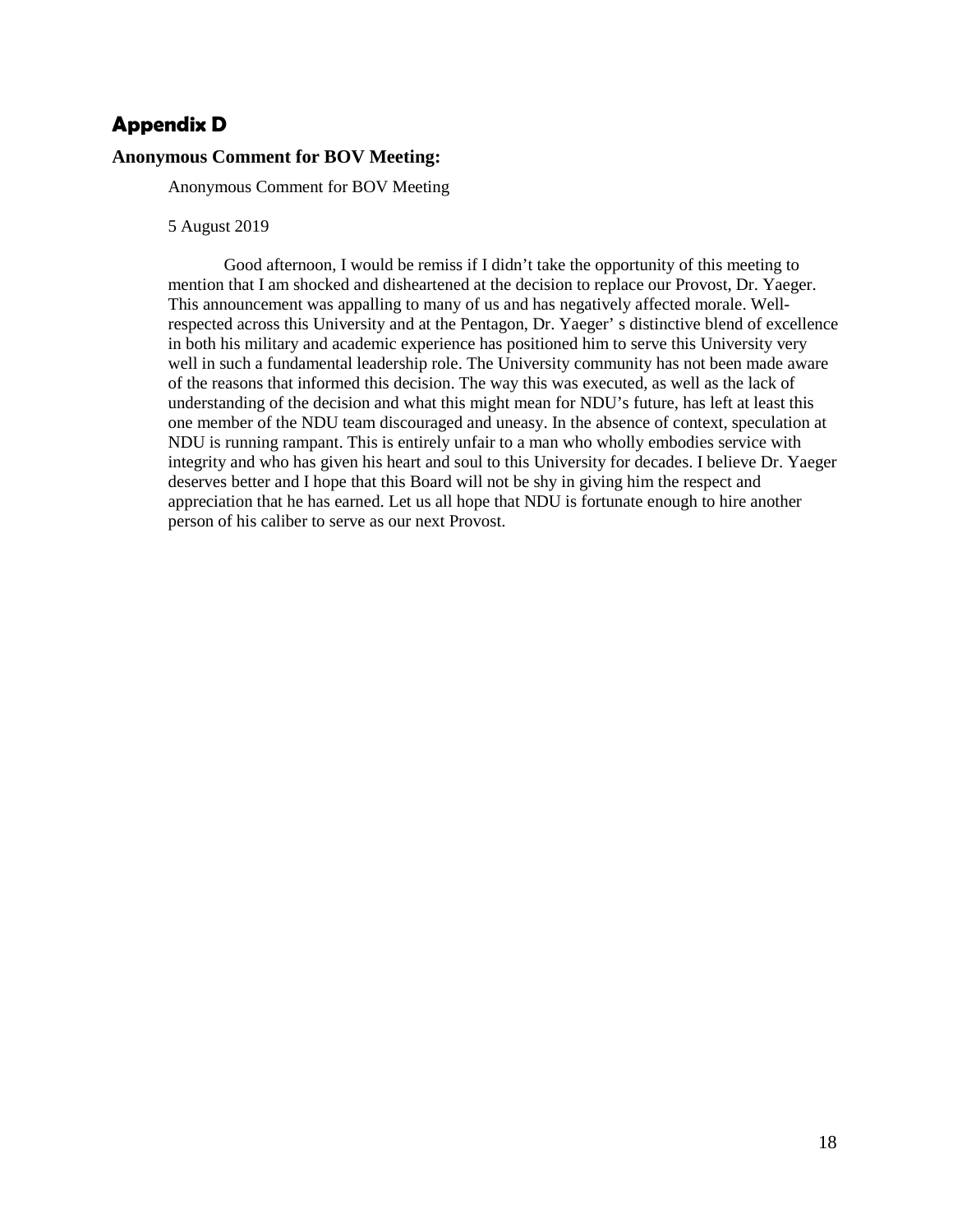# **Appendix E**

#### **Comment from Paul de Souza:**

To the National Defense University (NDU) President and Board of Visitors (BoV),

As an American tax-payer actively supporting our national defense as leader of a global network of over 100,000 cybersecurity professionals, I appreciate the opportunity to provide input into the discussion under review during the 5 August 2019 BoV meeting at NDU.

I am very familiar with the NDU College of Information and Cyberspace (CIC) and its rich history of contributions to our national defense since its origin in the 1960s as the DoD Computer Institute (DoDCI), through its rebranding as the Information Resources Management College (IRMC) and then iCollege, and today as CIC. I actively support its unique role ensuring more senior Joint Warfighters understand the complexities of information and cyberspace challenges to our national defense.

As you may or may not understand the depth of, our nation is completely under-prepared for current and future conflicts with any reasonably capable nation due to our tremendous information and cyberspace related vulnerabilities, and our lack of personnel who truly understand the scope of the threat as well as potential solutions. In short, many military planners do not understand that we can no longer assume our ships, planes, or tanks make it to their desired locations or are able to function as intended.

A root problem of our under-preparedness in this respect is the lack of information and cyberspace understanding across the senior leadership of our defense community, and CIC is uniquely positioned to help solve this problem. That is why I strongly recommend against any decision that would reduce CIC capability, and encourage the development of other options that would solve NDU problems without reducing CIC capability in any way.

The leadership changes proposed clearly reduce CIC capability by removing the current CIC positions of full-time Chancellor (SES) and Deputy Chancellor (Ambassador) and replacing that dedicated leadership team with a full-time Dean and part-time Commandant (shared with the larger Eisenhower School). While the Chancellor and Deputy Chancellor have remained unfilled vacancies since summer of 2018, and a single Dean has been serving as acting Chancellor (and also covering the Deputy Chancellor function), that should not be seen as a sustainable approach for the long term.

Again, thank you for this opportunity and for your role in our nation's defense. Regards,

-- Paul de Souza, CSFI-CWD (Cyber Warfare Division) Founder Director Military Cyber Professionals Association (MCPA) Advisor Adjunct Faculty, George Washington University Board of Advisors at The Cyber Intelligence Initiative (CII) at The Institute of World Politics INFOWARCON Advisor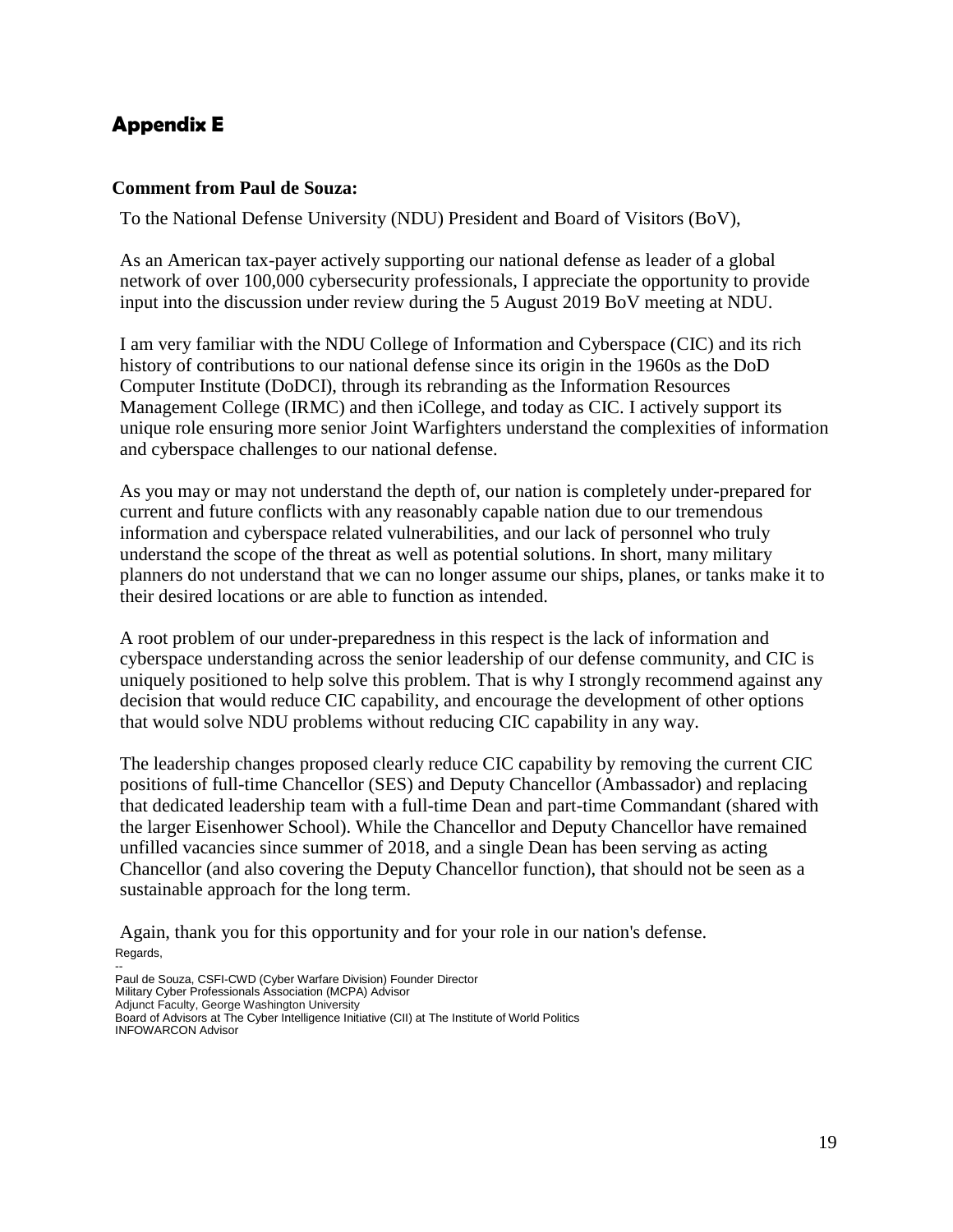# **Appendix F**

# **National Defense University Board of Visitors Attendance Roster August 5, 2019**

- 1. Vice Admiral Jody A. Breckenridge, USCG (Ret)
- 2. Ms. Brenda Sue Fulton
- 3. Dr. Suzanne Logan
- 4. Ambassador Bismarck Myrick (Ret)
- 5. Mr. Ian H. Solomon (by phone)
- 6. Admiral Patrick Walsh, Ph.D., U.S. Navy (Ret)